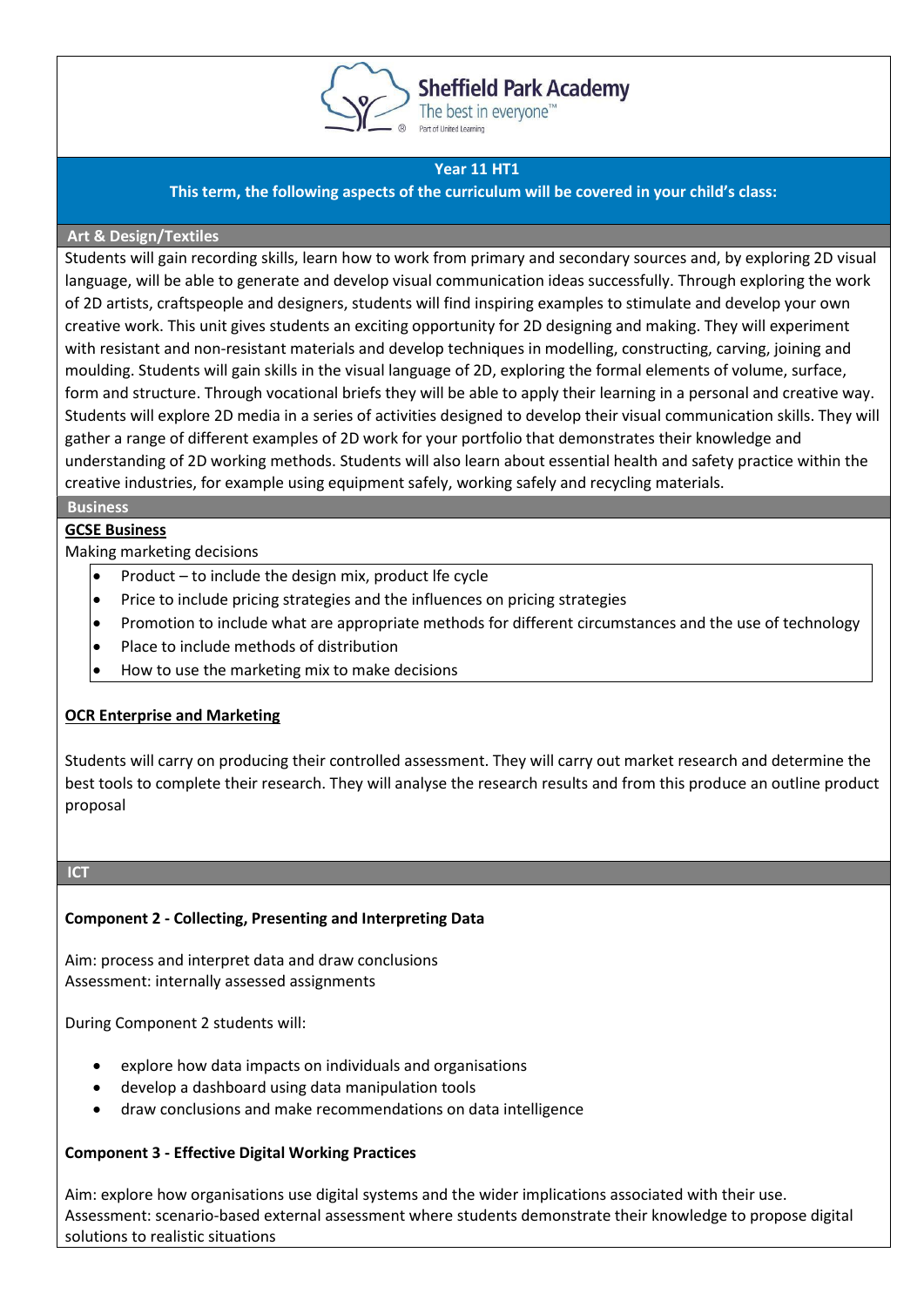During Component 3 your students will:

- explore how modern information technology is evolving
- understand what cyber security is and how to safeguard against it
- consider legal and ethical issues in data and information sharing

# **English**

**Language** Students will be able to:

Select relevant evidence from both texts. Offer clear interpretation of relevant implicit information.

Make relevant developed comments on how writers use language/structure to achieve effects.

Make clear and accurate use of subject terminology to support your views.

Compare ideas and perspectives in a clear, relevant and developed way.

Explain clearly how writers' methods are used.

Make relevant references to both texts.

Evaluate clearly the effect(s) on the reader.

Show developed understanding of writer's methods.

Select a range of relevant textual references.

Make a clear and developed response to the focus of the statement.

Consistently match the tone of your writing to the audience.

Use increasingly sophisticated vocabulary for effect as well as a range of successful methods.

Make effective use of a range of clear and connected paragraphs with integrated connectives.

Use punctuation to create a range of sentences that are mostly accurate.

Spell and use grammar correctly, including complex and irregular words.

Use increasingly sophisticated vocabulary.

#### **Literature**

An Inspector Calls Students will be able to:

Form a clear response to the tasks across Papers 1 & 2.

Use clear evidence from the texts to support a developed response.

Clearly explain the writer's methods, and support explanations supported with references.

Clearly explain the effects of the writer's methods on the reader.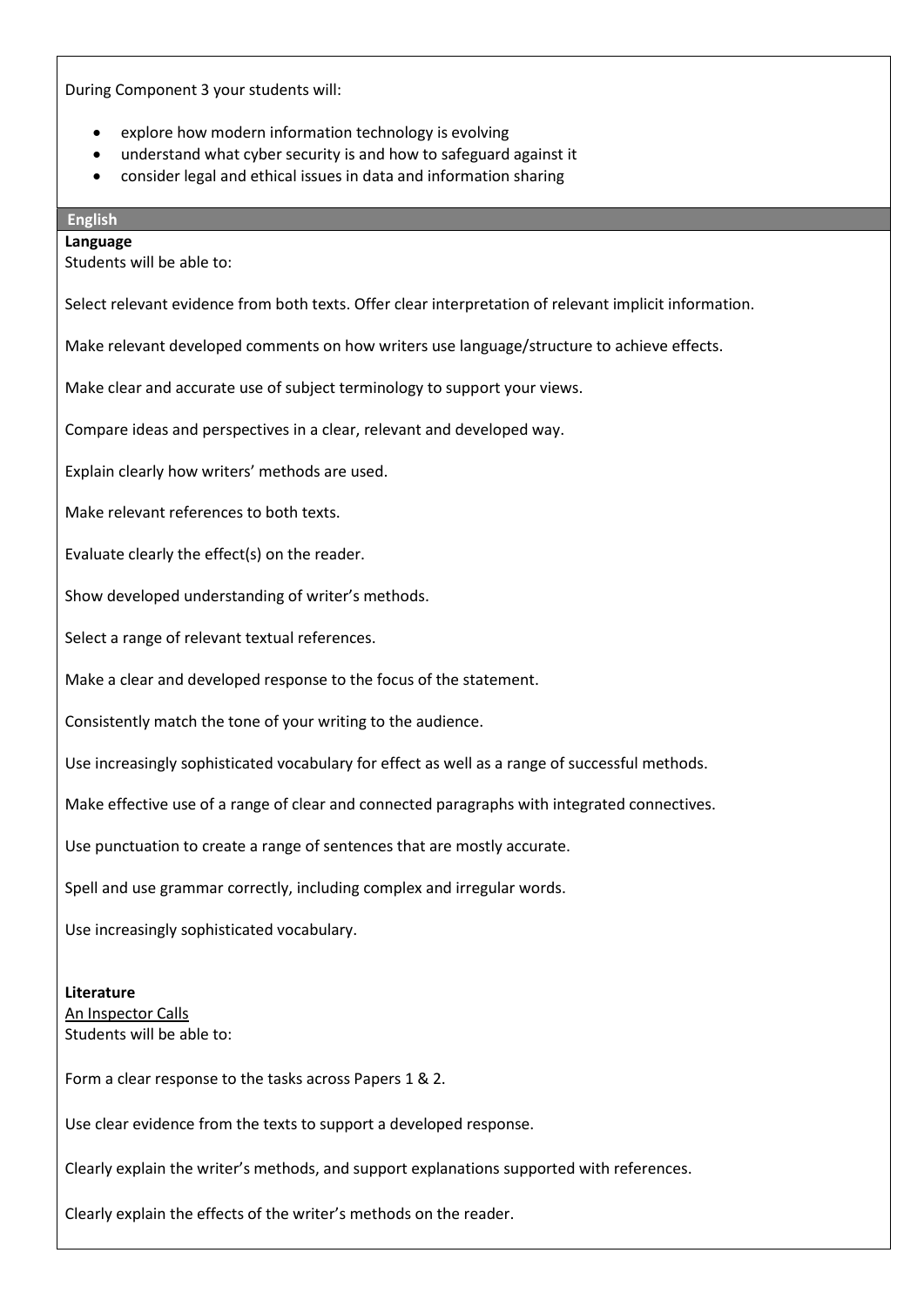Clearly explain the ideas/contextual features and make links with the texts.

### **Catering & Hospitality**

Students will complete the coursework element of the course which is worth 60% of the course. In AP1 students will comparing the nutritional needs of two specific group as well as explaining the characteristics of unsatisfactory intake of a range of nutrients.

**French**

Students will consolidate key grammar, vocabulary, and structures for exam skills on the following topics

- Jobs
- Holidays

Lessons will centre on core skill development, revision, and exam preparation.

### **Geography**

**Students study Paper 2: The UKs Evolving physical landscape focussing on rivers. They will study the flooding in Sheffield, June 2007, as their case study.**

**Students will specifically study how:**

• **Distinctive river landscapes have different characteristics formed by interacting physical processes**

• **River landscapes are influenced by human activity interacting with physical processes**

• **Some rivers are more prone to flood, with a variety of river management options**

### **History**

Weimar and Nazi Germany; 1918-1939.

The early challenges to the Weimar Republic, 1919–23. Students will understand:

• Reasons for the early unpopularity of the Republic, including the 'stab in the back' theory and the key terms of the Treaty of Versailles.

The early challenges to the Weimar Republic, 1919–23. Students will understand:

- Challenges to the Republic Left and Right: Spartacists, Freikorps, the Kapp Putsch.
- The challenges of 1923: hyperinflation; the reasons for, and effects of, the French occupation of the Ruhr.

The recovery of the Republic, 1924–29. Students will understand:

- Reasons for economic recovery, including the work of Stresemann, the Rentenmark, the Dawes and Young Plans and American loans and investment.
- The impact on domestic policies of Stresemann's achievements abroad: The Locarno Pact, joining the League of Nations and the Kellogg-Briand Pact.

Changes in society, 1924– 29.

Students will understand:

- Changes in the standard of living, including wages, housing, unemployment insurance.
- Changes in the position of women in work, politics and leisure.
- Cultural changes, including developments in architecture, art, literature and the cinema.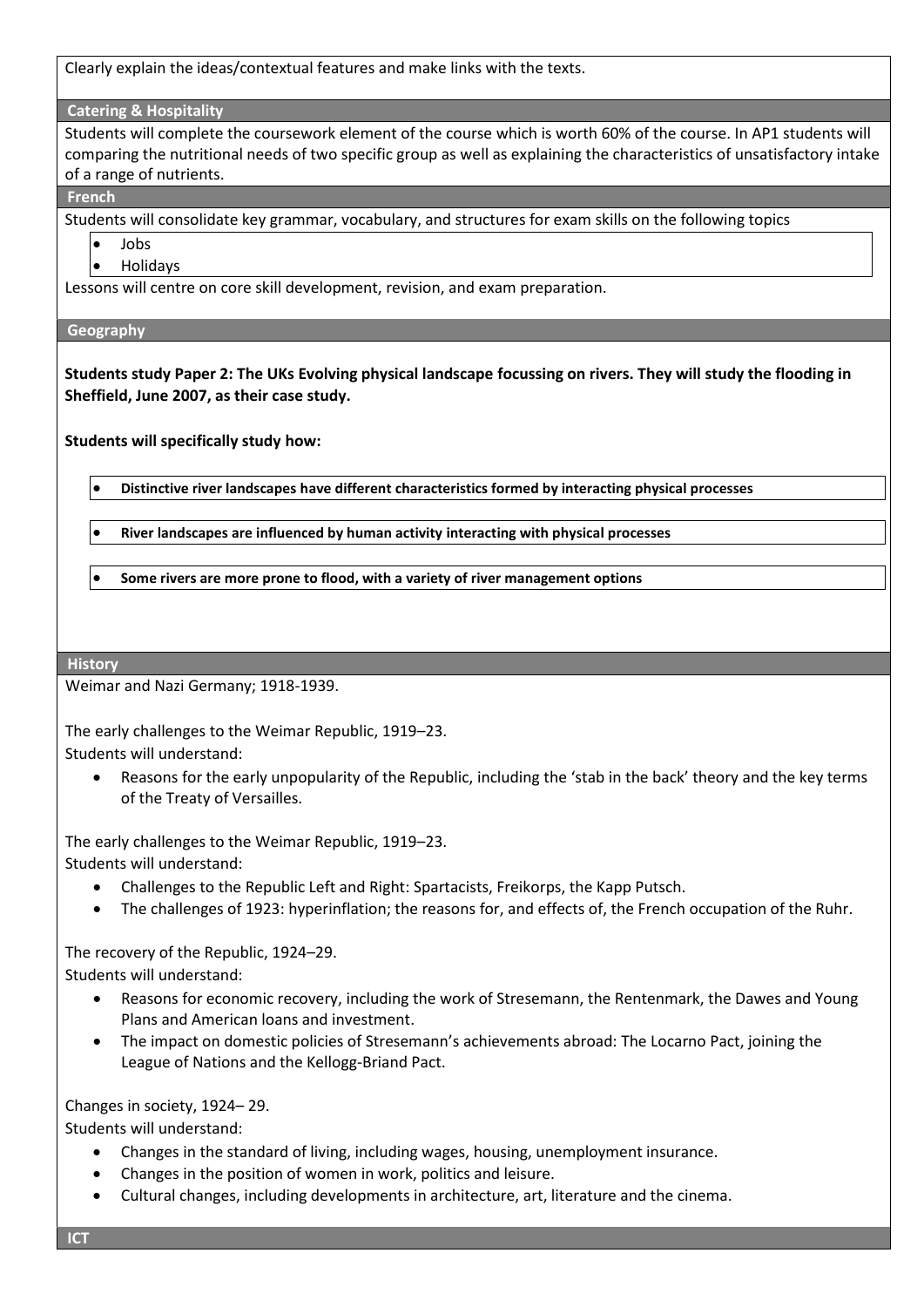## **Component 3 - Effective Digital Working Practices**

Aim: explore how organisations use digital systems and the wider implications associated with their use. Assessment: scenario-based external assessment where students demonstrate their knowledge to propose digital solutions to realistic situations

During Component 3 your students will:

- explore how modern information technology is evolving
- understand what cyber security is and how to safeguard against it
- consider legal and ethical issues in data and information sharing

### **Maths**

- Y11HT1 Students will study
- Calculate with roots, and with integer indices
- Leave answers in surd form
- Given 3 sides of a triangle, justify if it is right-angled or not
- Apply Pythagoras' Theorem with a triangle drawn on a coordinate grid
- Calculate the length of a line segment AB given pairs of points
- Trigonometry in right angled triangles
- Know the exact values of sinθ and cosθ for  $\theta = 0^\circ$ , 30°, 45°, 60° and 90°.
- Know the exact value of tan $\theta$  for  $\theta = 0^\circ$ , 30°, 45° and 60°
- Find angles of elevation and depression
- Interpret maps and scale drawings
- Estimate lengths using a scale diagram
- Make an accurate scale drawing from a diagram
- Know and use compass directions
- Use three-figure bearings to specify direction
- Mark on a diagram the position of point B given its bearing from point A
- Give a bearing between the points on a map or scaled plan
- Given the bearing of a point A from point B, work out the bearing of B from A
- Use accurate drawing to solve bearings problems
- Solve locus problems including bearings

## **Physical Education**

## Students will complete Unit 6

Learning Aim A: now the attributes associated with successful sports leadership

- Describe, using relevant examples, the attributes required for, and responsibilities of, sports leadership.
- Describe the attributes of two selected successful sports leaders.
- Explain the attributes required for, and responsibilities of, sports leadership.
- Evaluate the attributes of two successful sports leaders.
- Compare and contrast the attributes of two successful sports leaders.

### **Performing Arts**

## **Students will complete Component 2**

- Demonstrate appropriate development of performance and interpretative skills for performance during the rehearsal process.
- Demonstrate effective development of performance and interpretative skills, and techniques for performance during the rehearsal process.
- Demonstrate disciplined and organised development of performance and interpretative skills, and techniques for performance during the rehearsal process.
- Select and apply relevant technical skills during rehearsal when reproducing repertoire.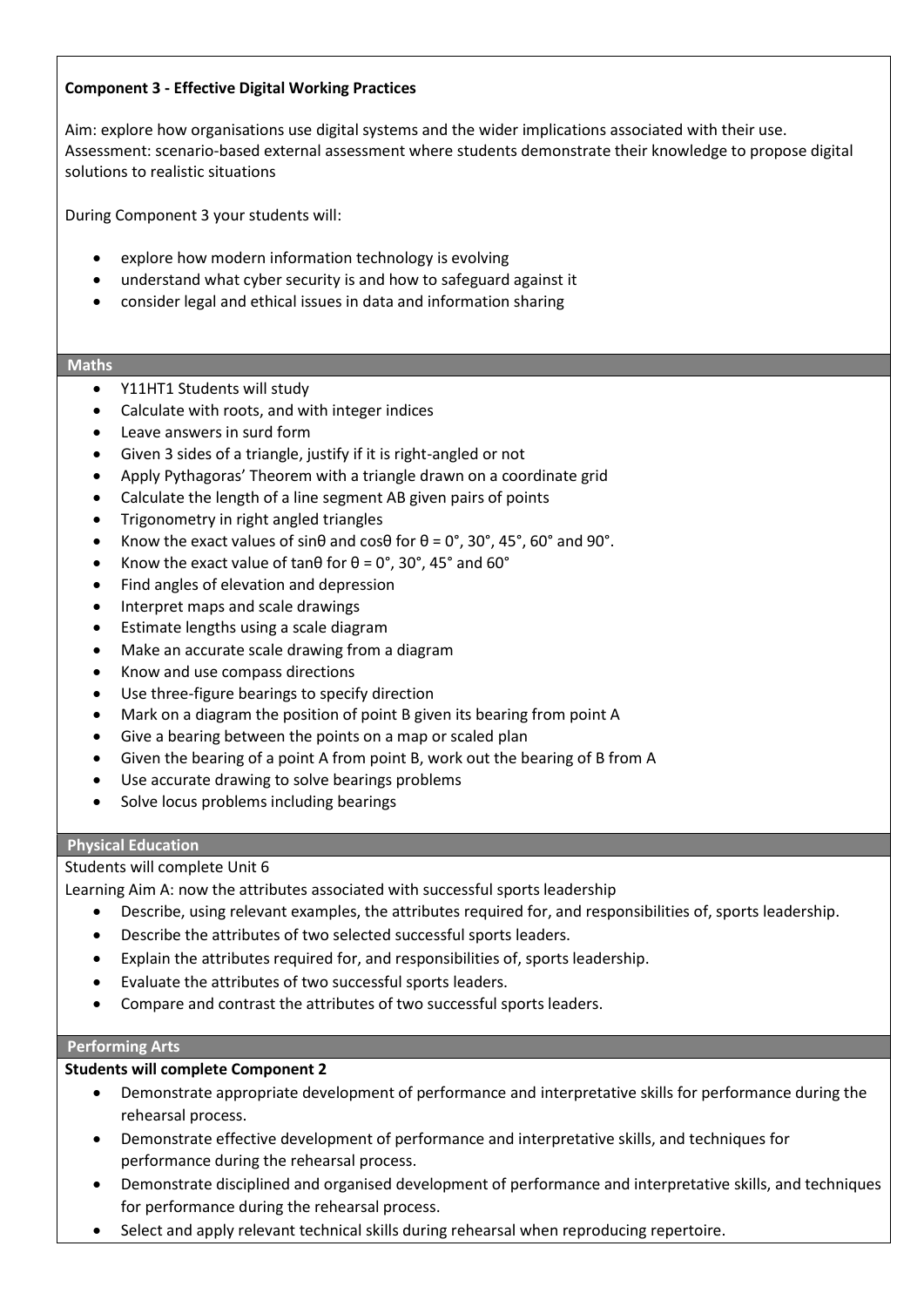- Demonstrate competent application of technical, stylistic and interpretative skills appropriate to the performance of existing repertoire.
- Demonstrate appropriate selection, application and creative use of technical, stylistic and interpretative skills during rehearsal and performance of existing repertoire.
- Demonstrate considered selection, application and assured use of technical, stylistic and interpretative skills during rehearsal and performance of existing repertoire. C.2P4 Describe own development of skills and techniques, using relevant examples to demonstrate strengths and areas for improvement.
- Describe own application of skills and techniques in performance, using relevant examples to demonstrate strengths and areas for improvement.
- Explain own development and application of skills and techniques, using appropriate examples to identify strengths and areas for improvement.

• Analyse own development and application of skills and techniques, using considered examples to identify strengths and set targets for improvement.

## **Religious Education**

In Y10 and Y11 RE is taught within the Opening Minds program.

## **Science**

## **Inheritance, variation and evolution**

Students will be able to:

-Describe the differences between asexual and sexual reproduction.

-Understand that meiosis leads to non-identical cells being formed while mitosis leads to identical cells being formed. -Explain how meiosis halves the number of chromosomes in gametes and fertilisation restores the full number of chromosomes.

-Describe the structure of DNA and define the term genome.

-Discuss the importance of understanding the human genome, including: the search for genes linked to different types of disease; understanding and treatment of inherited disorders; use in tracing human migration patterns from the past.

-Explain the terms: gamete, chromosome, gene, allele, dominant, recessive, homozygous, heterozygous, genotype, phenotype

-Understand the concept of probability in predicting the results of a single gene cross.

-Use direct proportion and simple ratios to express the outcome of a genetic cross.

-Complete a Punnett square diagram and extract and interpret information from genetic crosses and family trees. -(HT only) Construct a genetic cross by Punnett square diagram and use it to make predictions using the theory of probability.

-Carry out a genetic cross to show sex Inheritance using direct proportion and simple

ratios in genetic crosses. genes linked to different types of disease; understanding and treatment of inherited disorders; use in tracing human migration patterns from the past.

-Explain the terms: gamete, chromosome, gene, allele, dominant, recessive, homozygous, heterozygous, genotype, phenotype

-Understand the concept of probability in predicting the results of a single gene cross.

-(HT only) describe the main steps in the process of genetic engineering.

-Interpret information about genetic engineering techniques and make informed judgements about issues concerning cloning and genetic engineering, including GM crops.

-Use information given to show understanding of the Linnaean system.

-Describe the impact of developments in biology on classification systems.

## **The rate and extent of chemical change**

Students should be able to:

-Calculate the mean rate of a reaction from given information about the quantity of a reactant used or the quantity of a product formed and the time taken.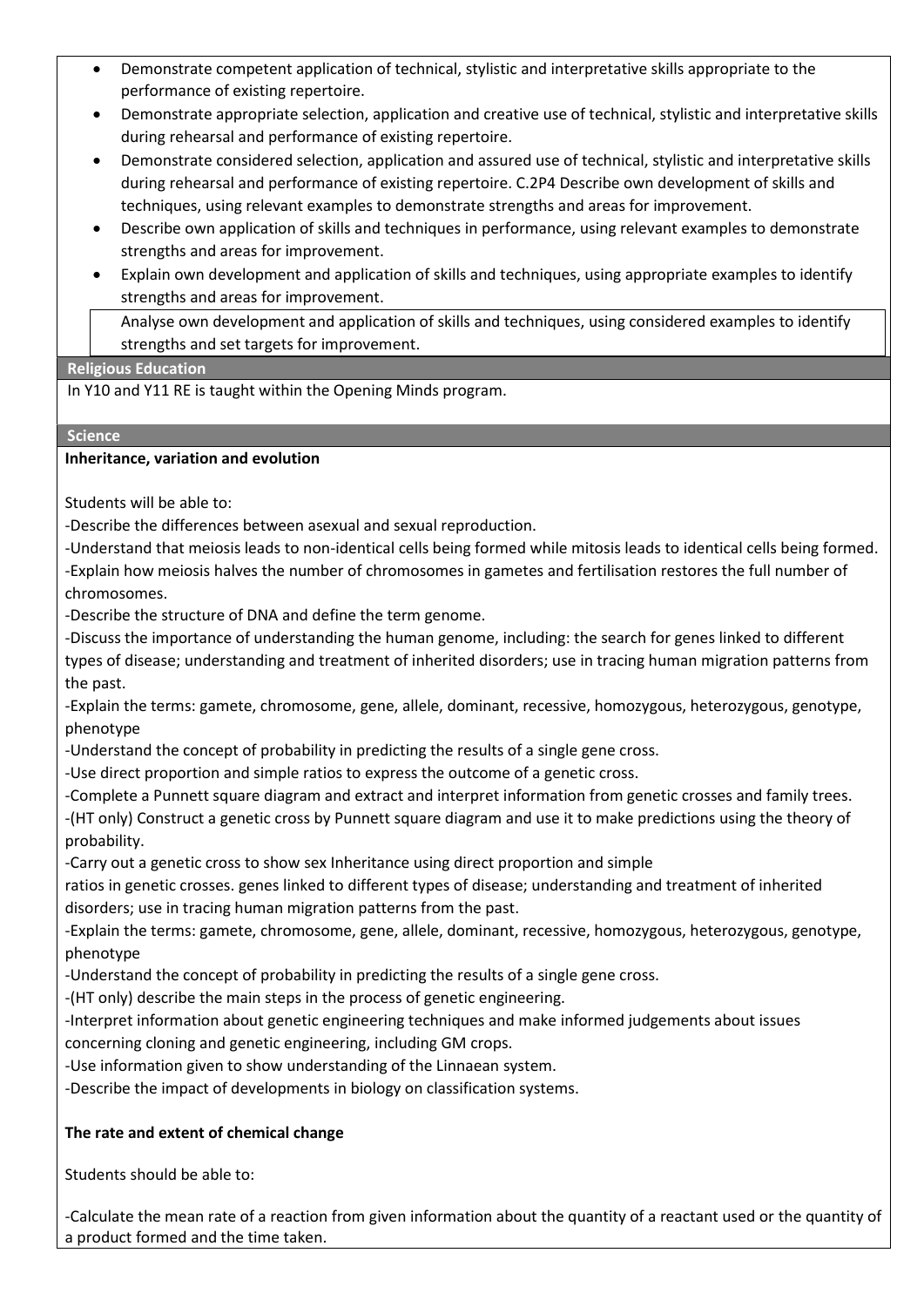-Draw, and interpret, graphs showing the quantity of product formed or quantity of reactant used up against time. -Draw tangents to the curves on these graphs and use the slope of the tangent as a measure of the rate of reaction. **-(HT only) Calculate the gradient of a tangent to the curve on these graphs as a measure of rate of reaction at a** 

# **specific time.**

-Predict and explain using collision theory the effects of changing

conditions of concentration, pressure and temperature on the rate of a reaction.

-Predict and explain the effects of changes in the size of pieces of a

reacting solid in terms of surface area to volume ratio.

-Use simple ideas about proportionality when using collision theory

to explain the effect of a factor on the rate of a reaction.

-Recall how changing these factors affects

the rate of chemical reactions.

-Required Practical Activity 11

-Identify catalysts in reactions from their

effect on the rate of reaction and because they are not included in the chemical equation for the reaction.

-Explain catalytic action in terms of activation energy.

-Explain what is meant by a reversible reaction.

-Make qualitative predictions about the

effect of changes on systems at equilibrium when given appropriate information.

**-(HT only) interpret appropriate given data to predict the effect of a change in concentration of a reactant or product on given reactions at equilibrium.**

- Interpret appropriate given data to

predict the effect of a change in temperature on given reactions at equilibrium.

**- (HT only) Interpret appropriate given data to predict the effect of pressure changes on given reactions at equilibrium.**

## **Organic chemistry**

Students will be able to:

-Recognise substances as alkanes given their formulae in molecular or displayed forms.

-Name and identify methane, ethane, propane and butane (other specific alkanes are not required).

-Describe how boiling point, viscosity and flammability of hydrocarbons change with increasing molecular size.

-Write balanced equations for the complete combustion of hydrocarbons with a given formula.

-Explain how fractional distillation works in terms of evaporation and condensation.

-Recall the colour change when bromine water reacts with an alkene.

-Describe in general terms the conditions used for catalytic cracking and steam cracking.

-Balance chemical equations as examples of cracking given the formulae of the reactants and products.

-Give examples to illustrate the usefulness of cracking.

-Explain how modern life depends on the uses of hydrocarbons.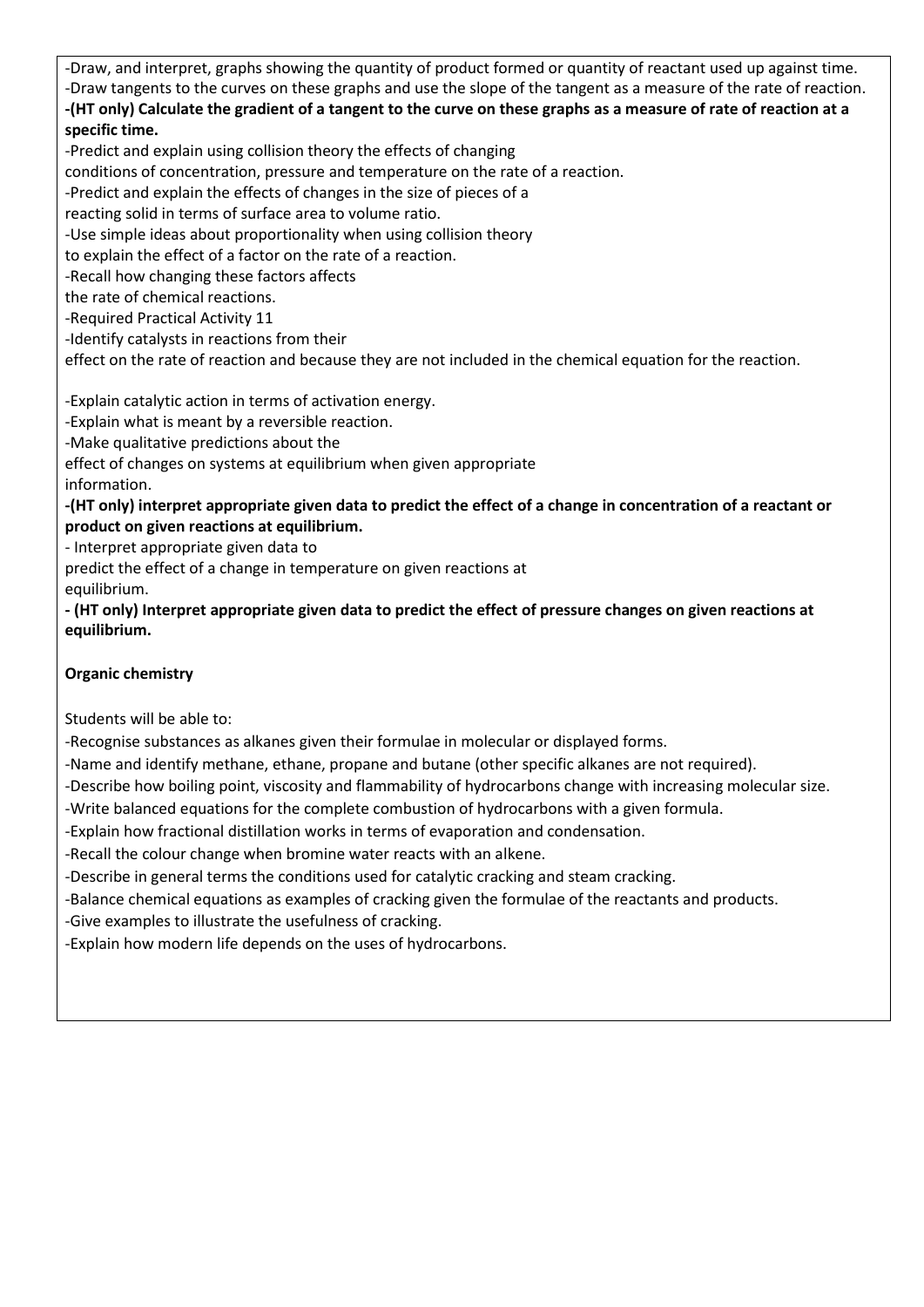#### **Year 11 HT2**

### **This term, the following aspects of the curriculum will be covered in your child's class:**

### **Art & Design/Textiles**

Students will gain recording skills, learn how to work from primary and secondary sources and, by exploring 2D visual language, will be able to generate and develop visual communication ideas successfully. Through exploring the work of 2D artists, craftspeople and designers, students will find inspiring examples to stimulate and develop your own creative work. This unit gives students an exciting opportunity for 2D designing and making. They will experiment with resistant and non-resistant materials and develop techniques in modelling, constructing, carving, joining and moulding. Students will gain skills in the visual language of 2D, exploring the formal elements of volume, surface, form and structure. Through vocational briefs they will be able to apply their learning in a personal and creative way. Students will explore 2D media in a series of activities designed to develop their visual communication skills. They will gather a range of different examples of 2D work for your portfolio that demonstrates their knowledge and understanding of 2D working methods. Students will also learn about essential health and safety practice within the creative industries, for example using equipment safely, working safely and recycling materials.

### **Business**

### **GCSE**

This term we will study making operational decisions to include:

- Business operations
- Working with suppliers
- Managing quality
- The sales process
- •

**Enterprise and Marketing**

This will be the final term on this piece of controlled assessment

- Produce a final design product proposal
- Investigate costs revenue profit and breakeven point of the product proposal
- Investigate the risks associated with the product proposal
- Evaluate the financial viability of the product proposal.

#### **Computing**

#### **Ethical, legal, cultural and environmental concerns**

You should understand:

- how to investigate and discuss Computer Science technologies while considering:
	- ethical issues
	- legal issues
	- cultural issues
	- environmental issues
	- privacy issues
- how key stakeholders are affected by technologies
- environmental impact of Computer Science
- cultural implications of Computer Science
- open source vs proprietary software
- legislation relevant to Computer Science:
	- The Data Protection Act 1998
	- Computer Misuse Act 1990
	- Copyright Designs and Patents Act 1988
	- Creative Commons Licensing
	- Freedom of Information Act 2000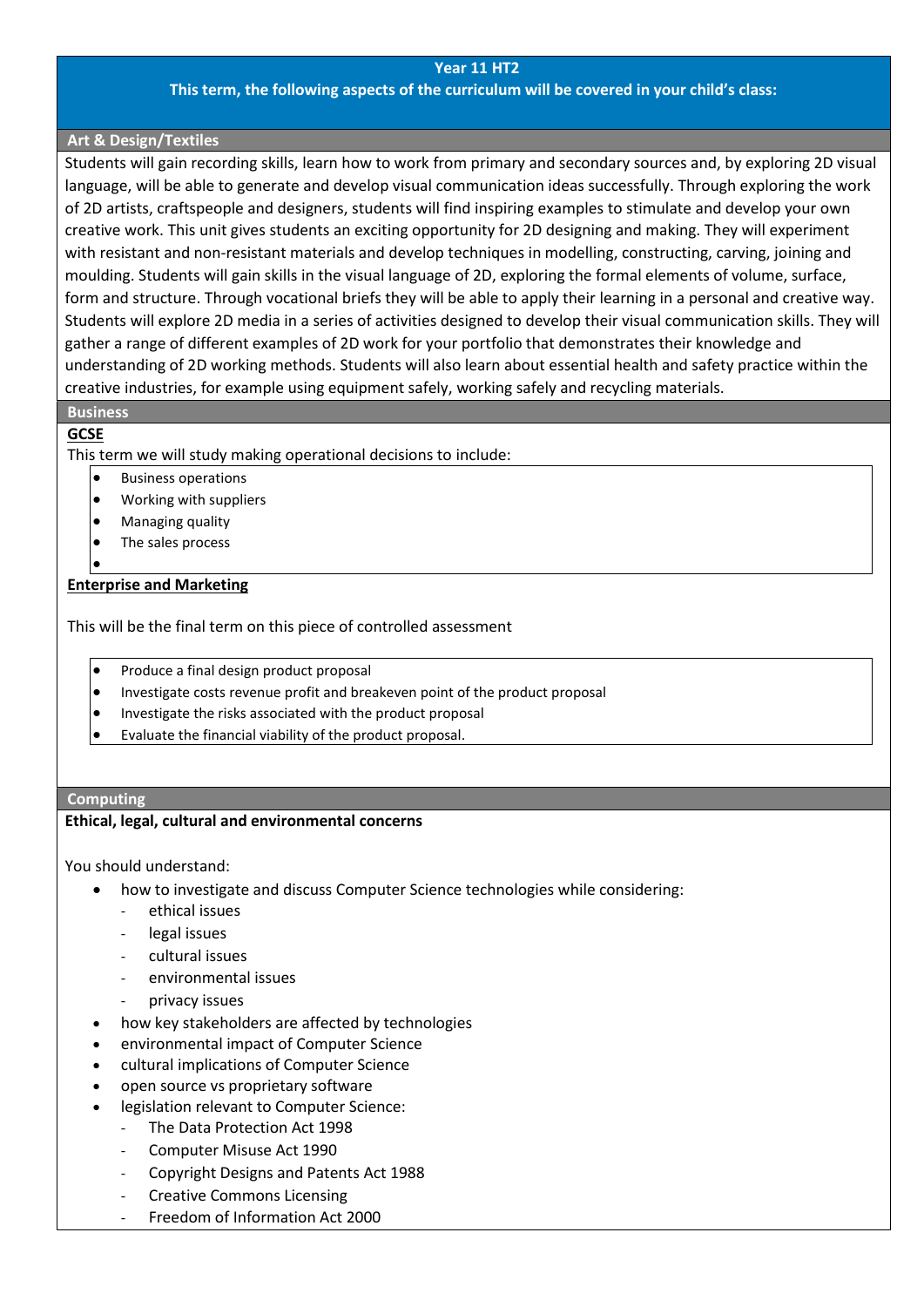#### **English**

**Language** Students will be able to: Select relevant evidence from both texts. Offer clear interpretation of relevant implicit information. Make relevant developed comments on how writers use language/structure to achieve effects. Make clear and accurate use of subject terminology to support your views. Compare ideas and perspectives in a clear, relevant and developed way. Explain clearly how writers' methods are used. Make relevant references to both texts. Evaluate clearly the effect(s) on the reader. Show developed understanding of writer's methods. Select a range of relevant textual references. Make a clear and developed response to the focus of the statement. Consistently match the tone of your writing to the audience. Use increasingly sophisticated vocabulary for effect as well as a range of successful methods. Make effective use of a range of clear and connected paragraphs with integrated connectives. Use punctuation to create a range of sentences that are mostly accurate. Spell and use grammar correctly, including complex and irregular words. Use increasingly sophisticated vocabulary. **Literature** Paper 1 Revision Students will be able to: Form a clear response to the tasks across Papers 1 & 2. Use clear evidence from the texts to support a developed response. Clearly explain the writer's methods, and support explanations supported with references.

Clearly explain the effects of the writer's methods on the reader.

Clearly explain the ideas/contextual features and make links with the texts.

**Catering & Hospitality**

Students will complete the coursework element of the course which is worth 60% of the course. In AP2 students will learn about how to understand menu planning and explain the factors to consider when proposing dishes for menus. They will also be explaining how dishes on a menu address environmental issues, explain how dishes on a menu address environmental issues and plan production of dishes for a menu.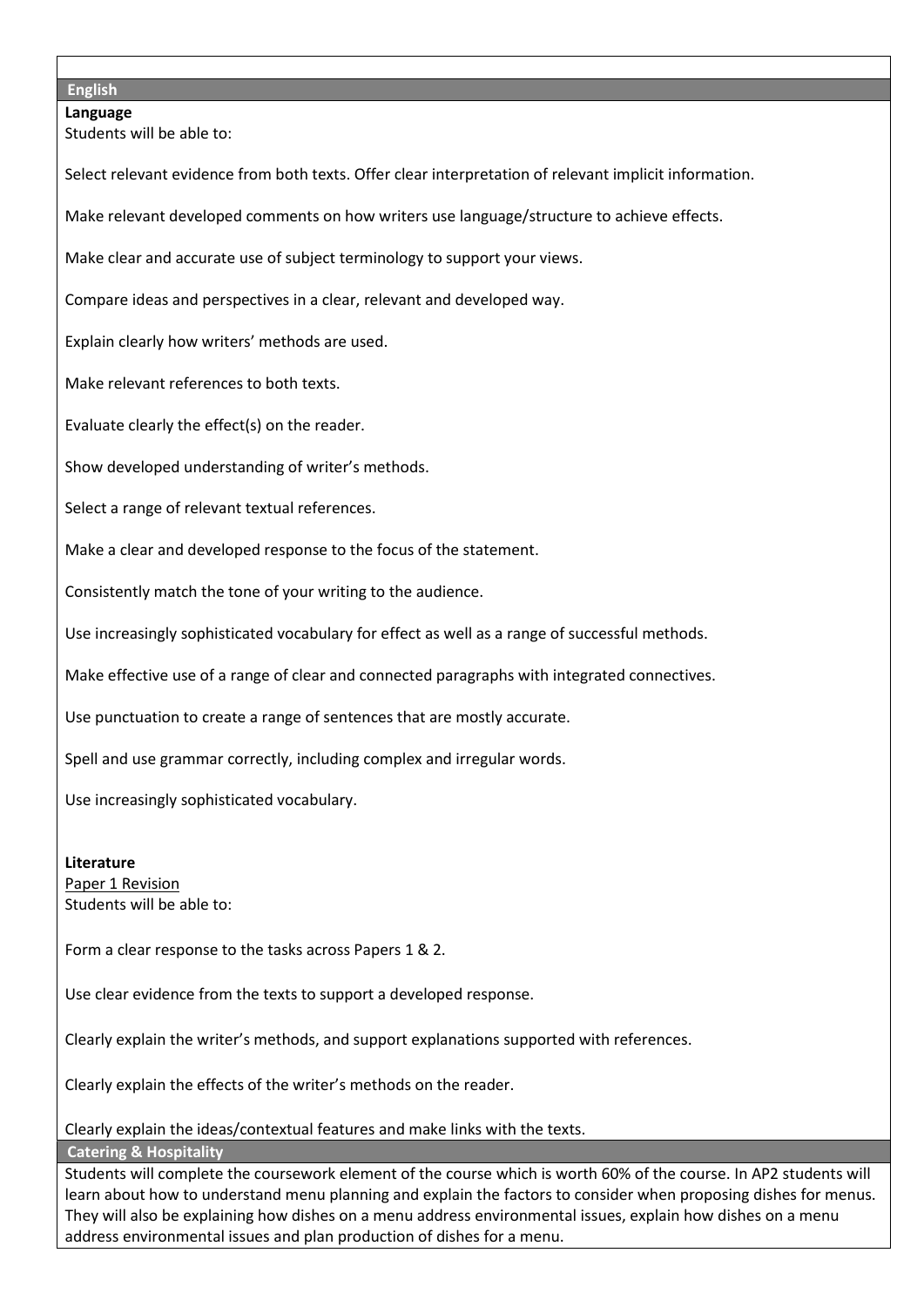#### **French**

Students will consolidate key grammar, vocabulary, and structures for exam skills on the following topics:

- **School**
- **Family**

Lessons will centre on core skill development, revision, and exam preparation.

#### **Geography**

**Students continue to study paper 2 – investigating the UKs evolving human landscape.**

#### **Specifically, they study how**

- **Population, economic activities and settlements are key elements of the human landscape**
- **The UK economy and society are increasingly linked and shaped by the wider world**
- **The context of London and how this influences it's function**
- **How London has changed through employment, services and the movement of people**
- **How the changes in London create challenges and opportunities**
- **How ways of life in London can be improved by different strategies.**

#### **History**

Weimar and Nazi Germany; 1918-1939.

- Hitler and the early days of The Nazi Party 1919-23.
- The Munich Putsch.
- The 'lean years' and The Wall Street Crash.
- Why Hitler became chancellor in 1933.
- Why Hitler became Fuhrer in 1934.
- The police state
- Policies towards The Church
- Policies towards the young
- Nazi policies towards women
- Nazi persecution of minorities

#### **ICT**

### **Component 3 - Effective Digital Working Practices**

Aim: explore how organisations use digital systems and the wider implications associated with their use. Assessment: scenario-based external assessment where students demonstrate their knowledge to propose digital solutions to realistic situations

During Component 3 your students will:

- explore how modern information technology is evolving
- understand what cyber security is and how to safeguard against it
- consider legal and ethical issues in data and information sharing

#### **Maths**

- Algebra notation e.g. ab means a x b
- **Substitution**
- Vocabulary expression, equation, formulae, inequality, terms, factors
- Collect like terms
- Expand single brackets
- Factorise single brackets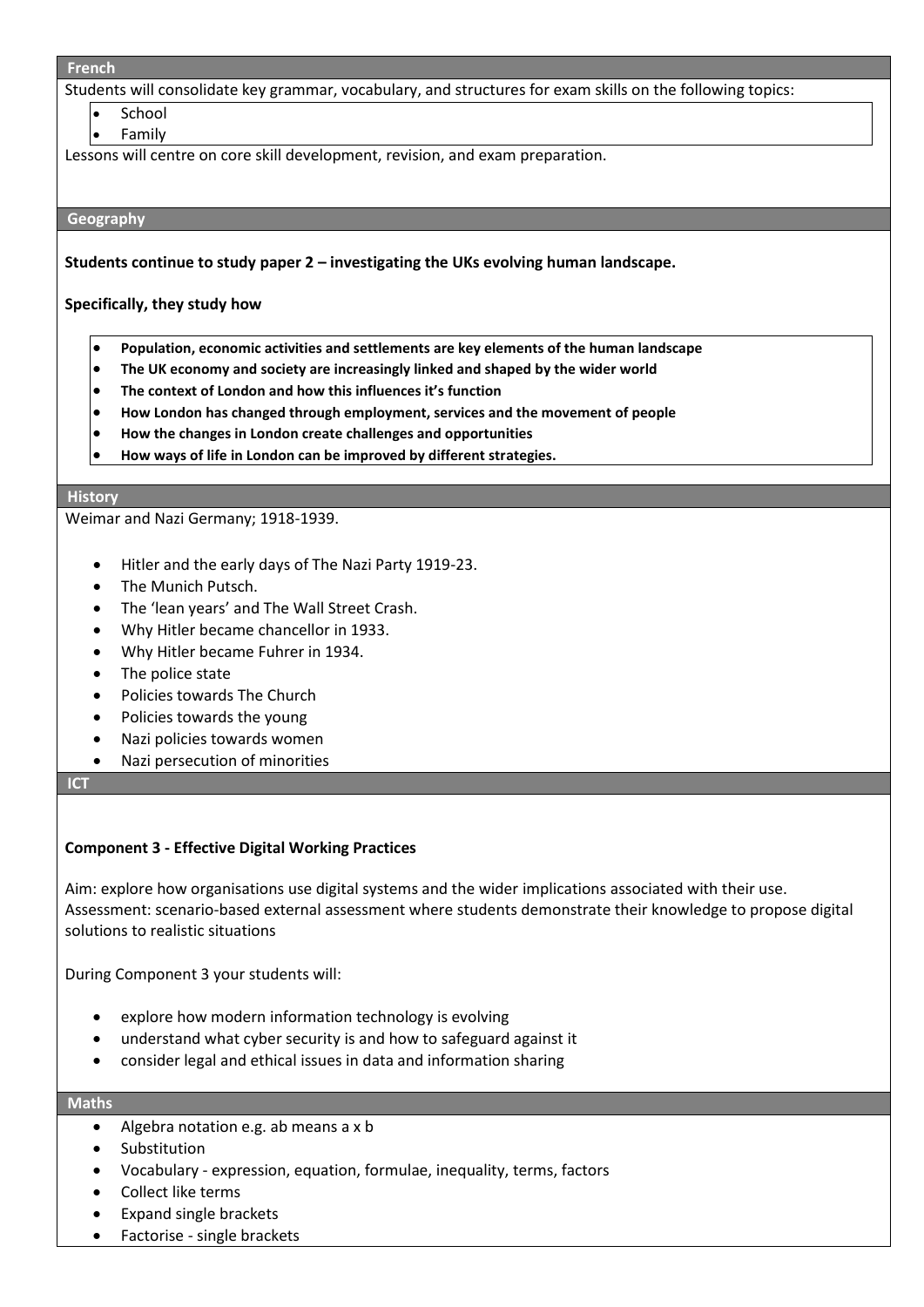- Know the definition of Sum and Product
- Rearrange formulae to change the subject
- Functions inputs and outputs
- Simple laws of indices
- Plot and read Coordinates in all four quadrants
- Plot straight line graphs
- Gradients and intercepts of straight line graphs
- Graphs involving speed, distance and time
- Recognise, sketch and interpret straight line graphs
- Solve linear equations with unknowns on one side e.g.  $5x 7 = 18$
- Generate terms of a sequence
- Find the nth term of a linear sequence e.g. 3, 5, 7, 9…

# **Performing Arts**

# **Students will complete Component 2**

- Demonstrate appropriate development of performance and interpretative skills for performance during the rehearsal process.
- Demonstrate effective development of performance and interpretative skills, and techniques for performance during the rehearsal process.
- Demonstrate disciplined and organised development of performance and interpretative skills, and techniques for performance during the rehearsal process.
- Select and apply relevant technical skills during rehearsal when reproducing repertoire.
- Demonstrate competent application of technical, stylistic and interpretative skills appropriate to the performance of existing repertoire.
- Demonstrate appropriate selection, application and creative use of technical, stylistic and interpretative skills during rehearsal and performance of existing repertoire.
- Demonstrate considered selection, application and assured use of technical, stylistic and interpretative skills during rehearsal and performance of existing repertoire. C.2P4 Describe own development of skills and techniques, using relevant examples to demonstrate strengths and areas for improvement.
- Describe own application of skills and techniques in performance, using relevant examples to demonstrate strengths and areas for improvement.
- Explain own development and application of skills and techniques, using appropriate examples to identify strengths and areas for improvement.
- Analyse own development and application of skills and techniques, using considered examples to identify strengths and set targets for improvement.

## **Physical Education**

## **Students will complete Unit 6**

Learning Aim B: Undertake the planning and leading of sports activities

- Plan two selected sports activities.
- Independently lead a sports activity session.
- Justify the choice of activities within the sports activity plan.
- Lead a successful sports activity session.

## **Religious Education**

In Y10 and Y11 RE is taught within the Opening Minds program.

# **Science**

## **Waves**

Students will be able to:

-Describe the difference between longitudinal and transverse waves.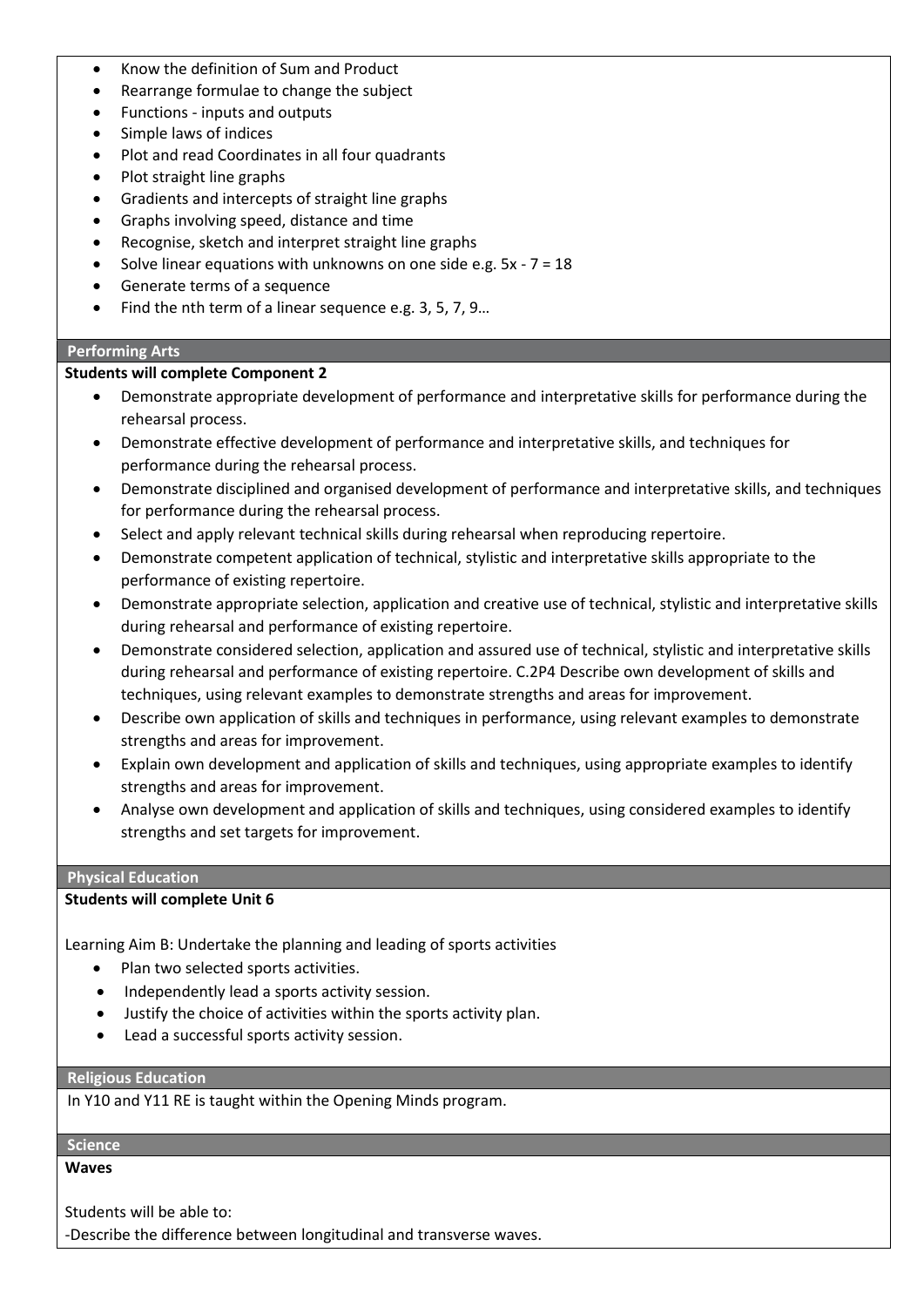-Describe evidence that, for both ripples on a water surface and sound waves in air, it is the wave and not the water or air itself that travels.

-Describe wave motion in terms of their amplitude, wavelength, frequency and period.

-Apply the equation linking period and frequency.

-Recall and apply the equation for wave speed.

-Identify amplitude and wavelength from given diagrams.

-Describe a method to measure the speed of sound waves in air.

-Describe a method to measure the speed of ripples on a water surface.

-Give examples that illustrate the transfer of energy by electromagnetic waves.

- Give practical applications of each type of electromagnetic wave.

- (HT only) Give brief explanations why each type of electromagnetic wave is suitable for the practical application.

- Construct ray diagrams to illustrate the refraction of a wave at the boundary between two different media.

- HT only – Explain how different substances may absorb, transmit, refract or reflect electromagnetic waves in ways that vary with wavelength

-HT only - use wave front diagrams to explain refraction in terms of the change of speed that happens when a wave travels from one medium to a different medium.

-Required practical activity 21: investigate how the amount of infrared radiation absorbed or radiated by a surface depends on the nature of that surface.

## **Ecology**

Students will be able to:

-Describe different levels of organisation in an ecosystem from individual organisms to the whole ecosystem.

-Describe the importance of interdependence and competition in a community.

-Suggest the factors for which organisms are competing in a given habitat.

-Suggest how organisms are adapted to the conditions in which they live.

-Extract and interpret information from charts, graphs and tables relating to the interaction of organisms within a community.

-Explain how a change in an abiotic factor would affect a given community given appropriate data or context.

Extract and interpret information from charts, graphs and tables relating to the effect of abiotic factors on organisms within a community

-Explain how a change in a biotic factor might affect a given community given appropriate data or context.

-Extract and interpret information from charts, graphs and tables relating to the effect of biotic factors on organisms within a community.

-Explain how organisms are adapted to live in their natural environment.

-Understand that photosynthetic organisms are the producers of biomass for life on Earth.

-Interpret graphs used to model predator-prey cycles.

-Recall that many different materials cycle through the abiotic and biotic components of an ecosystem.

-Explain the importance of the carbon and water cycles to living organisms.

-Interpret and explain the processes in diagrams of the carbon cycle, the water cycle.

-Explain the role of microorganisms in cycling materials through an ecosystem by returning carbon to the atmosphere as carbon dioxide and mineral ions to the soil.

-Explain how waste, deforestation and global warming have an impact on biodiversity.

-Explain how pollution can occur and its consequences.

-Understand the conflict between the need for cheap available compost to increase food production and the need to conserve peat bogs and peatlands as habitats for biodiversity and to reduce carbon dioxide emissions.

-Evaluate the environmental implications of deforestation.

-Describe some of the biological consequences of global warming.

-Explain why evidence is uncertain or incomplete in a complex context global warming.

Describe both positive and negative human interactions in an ecosystem and explain their impact on biodiversity. -Evaluate given information about methods that can be used to tackle problems caused by human impacts on the environment.

-Explain and evaluate the conflicting pressures on maintaining biodiversity given appropriate information.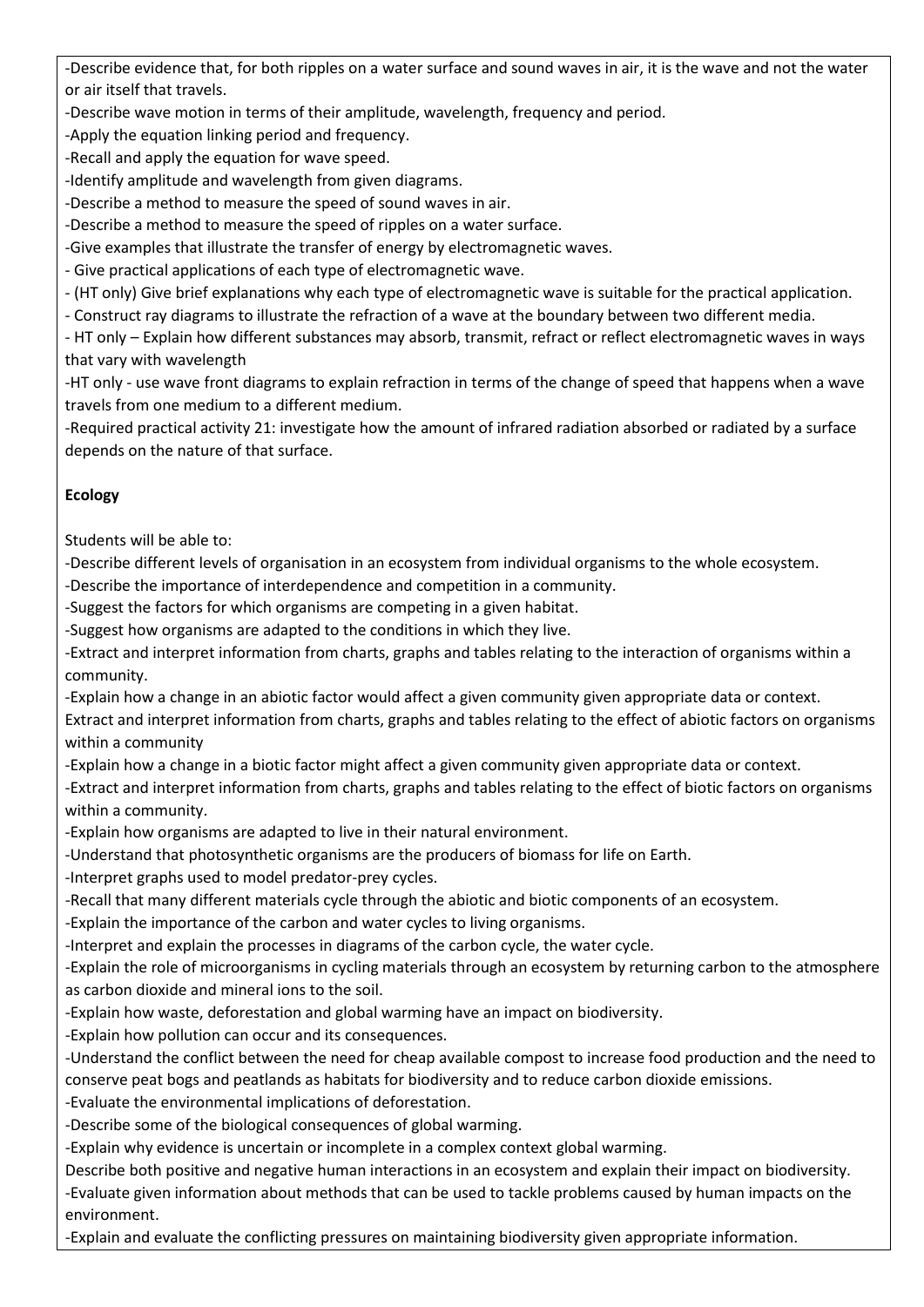Chemistry of the atmosphere

Students will be able to:

-Describe how carbon monoxide, soot (carbon particles), sulfur dioxide and oxides of nitrogen are produced by burning fuels.

-Predict the products of combustion of a fuel given appropriate information about the composition of the fuel and the conditions in which it is used.

-Describe and explain the problems caused by increased amounts of these pollutants in the air.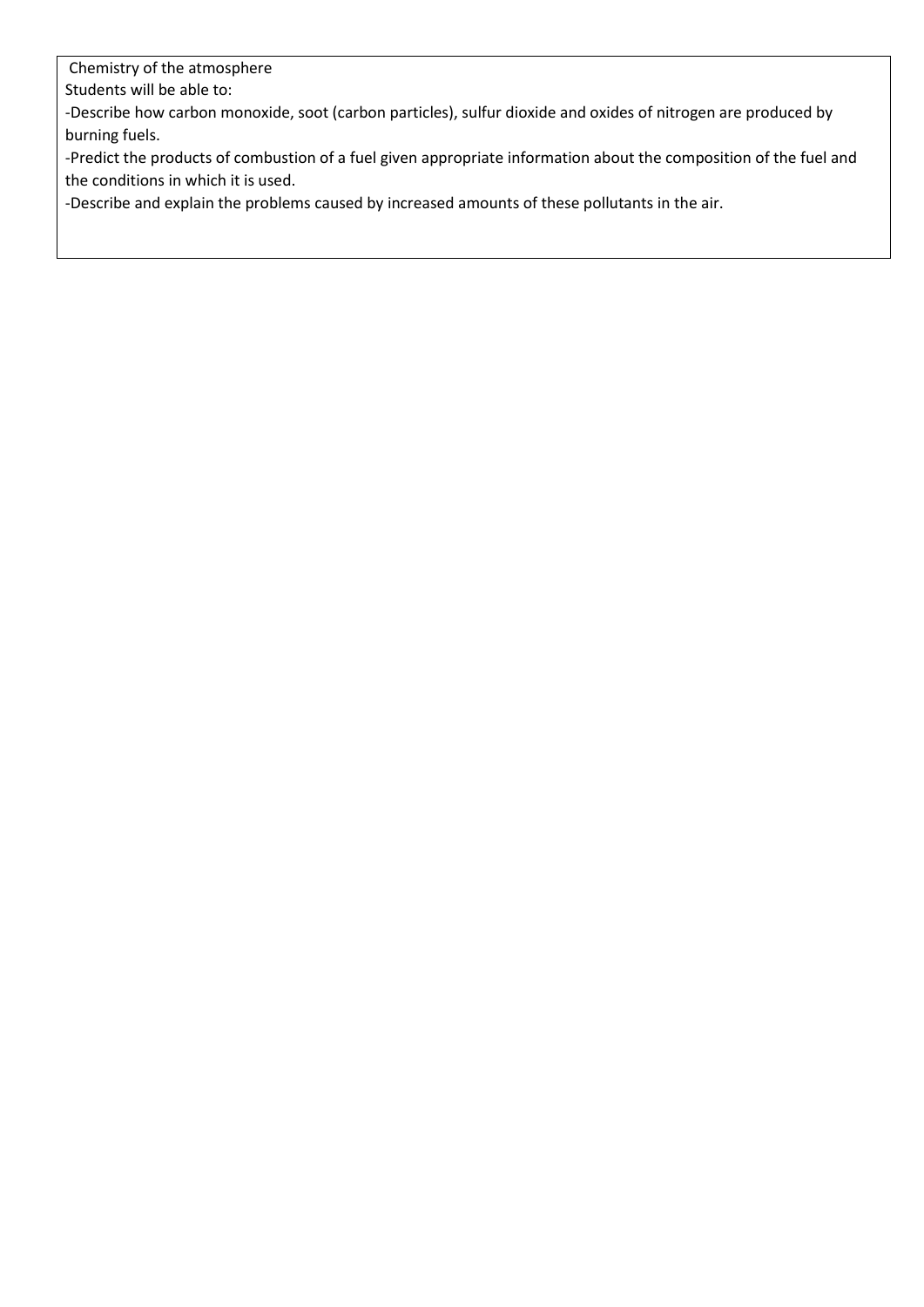#### **Year 11 HT3**

### **This term, the following aspects of the curriculum will be covered in your child's class:**

### **Art & Design/Textiles**

Students will gain recording skills, learn how to work from primary and secondary sources and, by exploring 2D visual language, will be able to generate and develop visual communication ideas successfully. Through exploring the work of 2D artists, craftspeople and designers, students will find inspiring examples to stimulate and develop your own creative work. This unit gives students an exciting opportunity for 2D designing and making. They will experiment with resistant and non-resistant materials and develop techniques in modelling, constructing, carving, joining and moulding. Students will gain skills in the visual language of 2D, exploring the formal elements of volume, surface, form and structure. Through vocational briefs they will be able to apply their learning in a personal and creative way. Students will explore 2D media in a series of activities designed to develop their visual communication skills. They will gather a range of different examples of 2D work for your portfolio that demonstrates their knowledge and understanding of 2D working methods. Students will also learn about essential health and safety practice within the creative industries, for example using equipment safely, working safely and recycling materials.

## **Business**

## **GCSE**

### Making financial decisions to include

- Business calculations (gross and net profir, ARR)
- Understanding business performance and the use of financial data
- The use and limitations of financial information in understanding business performance and decision making
- •

### **Enterprise and Marketing**

## Students will study unit R066 – Market and Pitch a Proposal

This unit carries on from the first controlled assessment unit completed in Y10

## **Task 1. Develop a brand identity and promotional plan to target your customer profile**

*Students will:*

- Understand what is a brand and different branding techniques
- Create a brand for their business challenge proposal that is relevant to their target audience.
- Understand promotional objectives and why businesses use them
- Understand the different promotional methods available to a business
- Create promotional objectives and a promotional plan for their business.

### **Task 2. Plan a pitch for a proposal**

*Students will:*

• Consider the factors needed to pitch a business idea

### **Computing**

### **Computational logic**

You should understand:

- why data is represented in computer systems in binary form
- simple logic diagrams using the operations AND, OR and NOT
- truth tables
- combining Boolean operators using AND, OR and NOT to two levels
- applying logical operators in appropriate truth tables to solve problems
- applying computing-related mathematics:
- $\bigcap$  +

 $\bigcirc$  -

 $\bigcap$  \*  $\bigcap$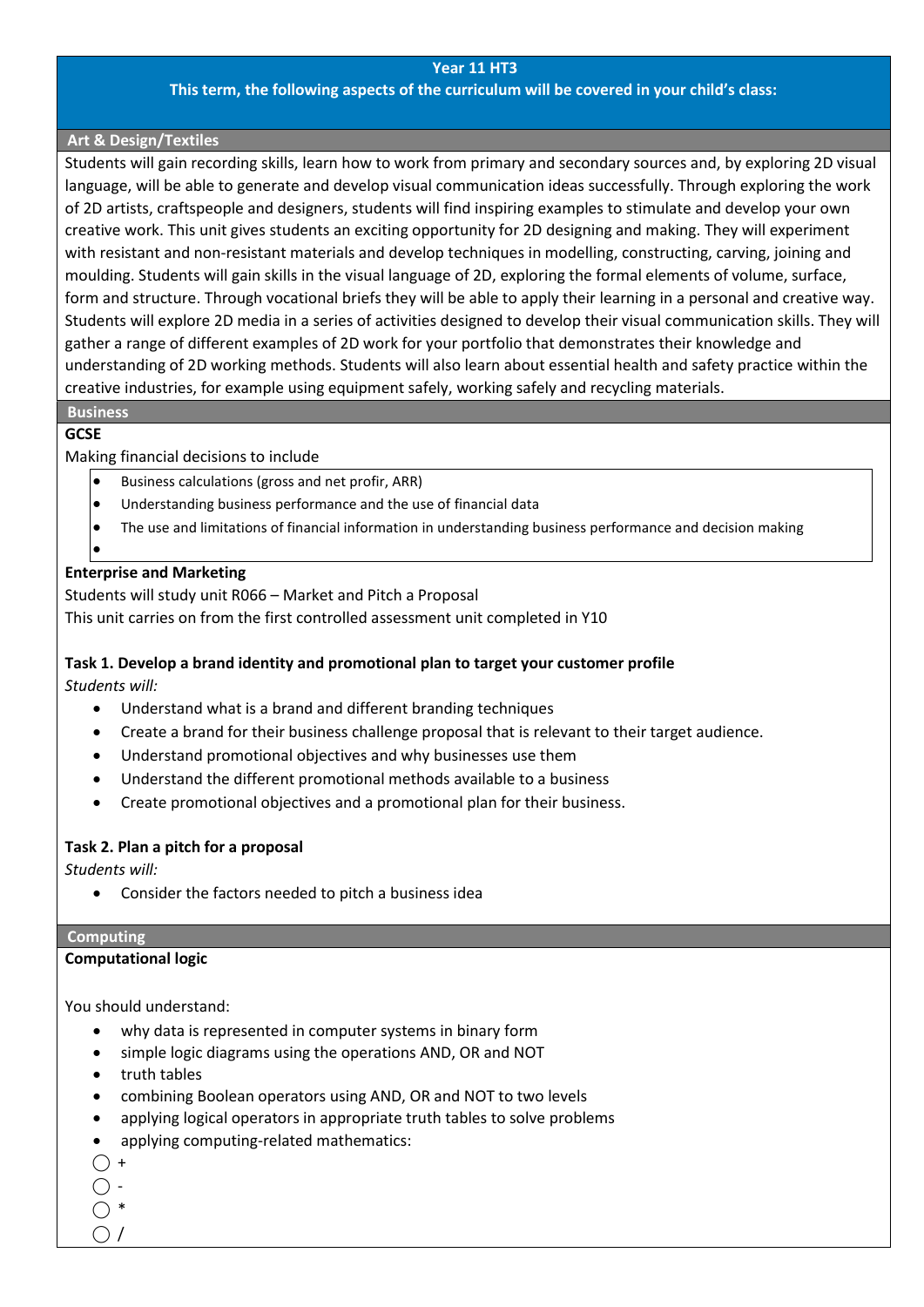| $\bigcirc$ Exponentiation (^)<br>$\bigcirc$ MOD<br>$\bigcirc$ DIV |
|-------------------------------------------------------------------|
|-------------------------------------------------------------------|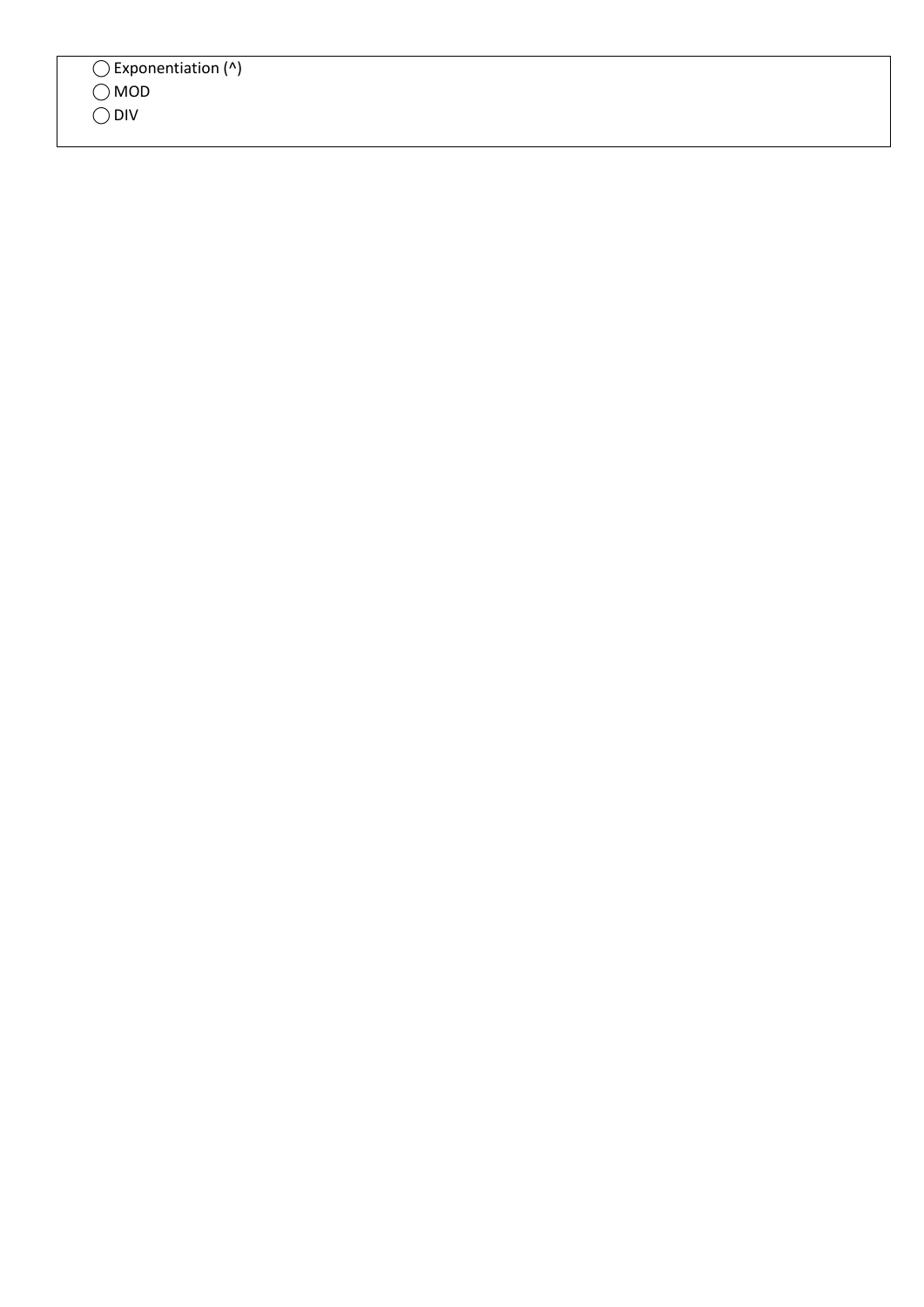### **English**

**Language** Students will be able to:

Select relevant evidence from both texts. Offer clear interpretation of relevant implicit information.

Make relevant developed comments on how writers use language/structure to achieve effects.

Make clear and accurate use of subject terminology to support your views.

Compare ideas and perspectives in a clear, relevant and developed way.

Explain clearly how writers' methods are used.

Make relevant references to both texts.

Evaluate clearly the effect(s) on the reader.

Show developed understanding of writer's methods.

Select a range of relevant textual references.

Make a clear and developed response to the focus of the statement.

Consistently match the tone of your writing to the audience.

Use increasingly sophisticated vocabulary for effect as well as a range of successful methods.

Make effective use of a range of clear and connected paragraphs with integrated connectives.

Use punctuation to create a range of sentences that are mostly accurate.

Spell and use grammar correctly, including complex and irregular words.

Use increasingly sophisticated vocabulary.

#### **Literature**

Paper 2 Revision Students will be able to:

Form a clear response to the tasks across Papers 1 & 2.

Use clear evidence from the texts to support a developed response.

Clearly explain the writer's methods, and support explanations supported with references.

Clearly explain the effects of the writer's methods on the reader.

Clearly explain the ideas/contextual features and make links with the texts.

### **Catering & Hospitality**

Students will complete the coursework element of the course which is worth 60% of the course. In AP3 students will learn about how to understand menu planning and explain the factors to consider when proposing dishes for menus. They will also be explaining how dishes on a menu address environmental issues, explain how dishes on a menu address environmental issues and plan production of dishes for a menu.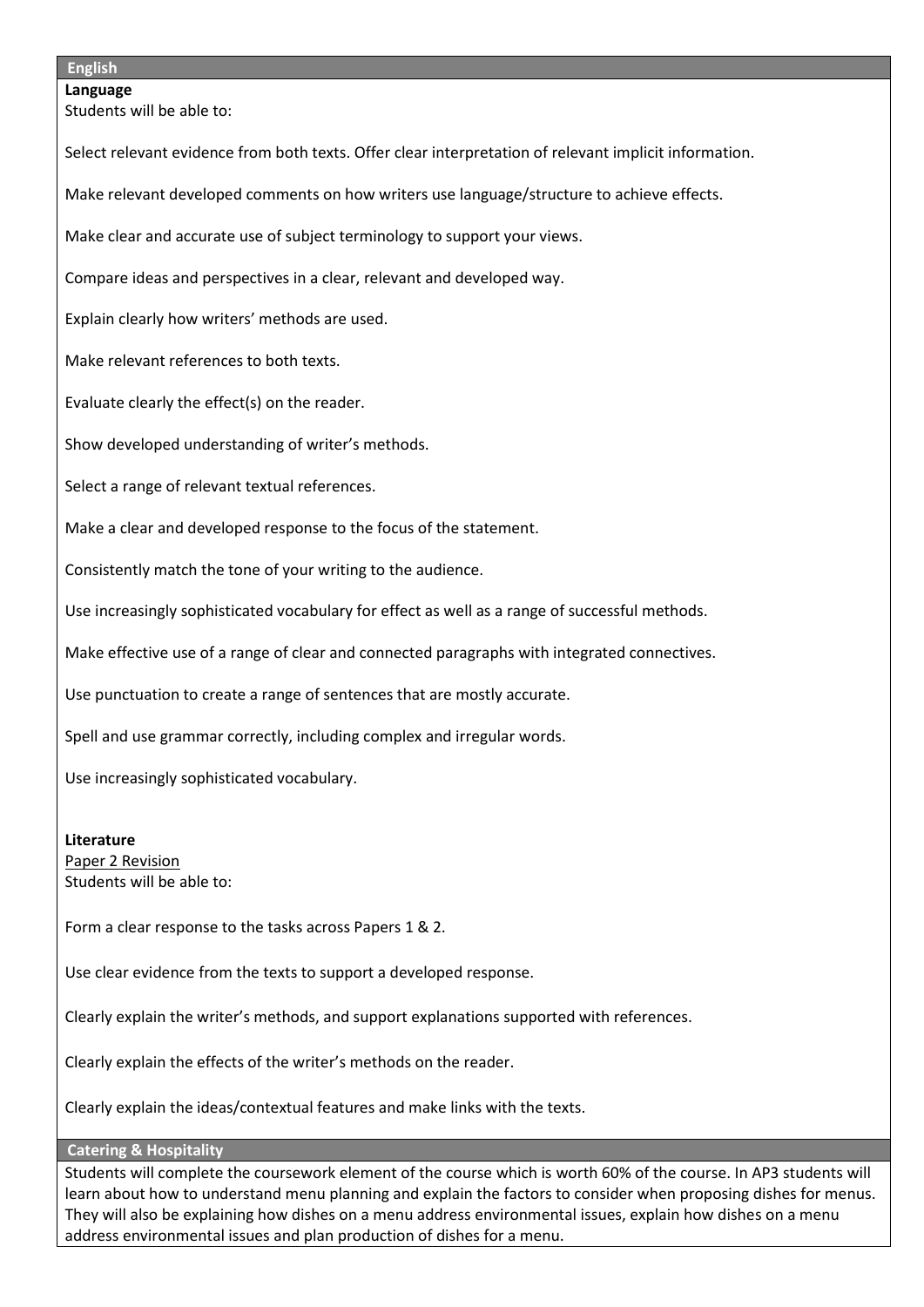#### **French**

In Half Term 3, we focus on general revision and exam skills to prepare students for their reading, writing, listening, and speaking exams. All topics and concepts from the GCSE syllabus will be covered.

### **Geography**

Students now move onto paper 3 'People and The Biosphere before beginning Forests Under Threat

### People and the Biosphere

- That the Earth is home to a number of very large ecosystems (biomes), the distribution of which is affected by climate and other factors
- The biosphere is a vital life-support system for people as it provides both goods and services.

#### Forests under threat

- The structure, functioning and adaptations of the tropical rainforest reflect the equatorial climate
- The taiga shows different characteristics, reflecting the more extreme and highly seasonal climate
- Tropical rainforests are threatened by deforestation and indirectly by climate change
- The taiga is increasingly threatened by commercial development
- Conservation and sustainable management of tropical rain forests are vital if goods and services are not to be lost for future generations
- The taiga wilderness areas need to be protected from over-exploitation

#### **History**

#### Superpower relations and The Cold War 1941-91

The origins and development of The Cold War 1941-56

- Conferences at Tehran, Yalta and Potsdam
- Winston Churchill's 'Iron Curtain' speech, Truman doctrine and Marshal Aid
- The Berlin Blockade/Airlift
- Soviet invasion of Hungary

### Three Cold War crises

- The Berlin Crisis 1961
- The Cuban Missile Crisis 1963
- The Prague Spring
- Détente

#### **ICT**

## **Component 2 - Collecting, Presenting and Interpreting Data**

Aim: process and interpret data and draw conclusions Assessment: internally assessed assignments

During Component 2 students will:

- explore how data impacts on individuals and organisations
- develop a dashboard using data manipulation tools
- draw conclusions and make recommendations on data intelligence

### **Math**

- Y11HT3 Students will study
- Reflection and rotation symmetry
- Transformations rotation, reflection, translation, enlargement (with a positive scale factor)
- Identify the equation of a line of symmetry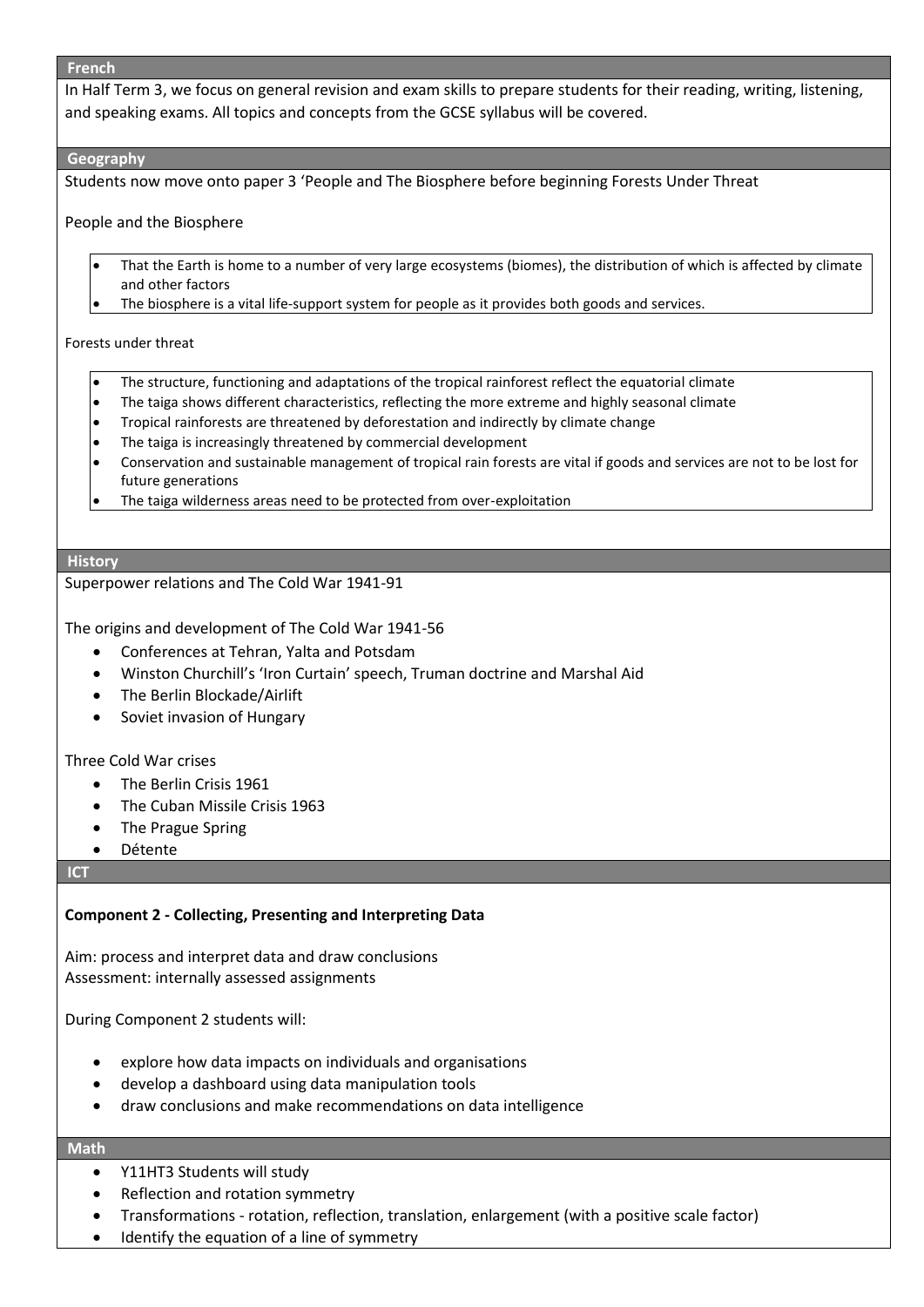- Identify the scale factor of an enlargement of a shape as the ratio of the lengths of two corresponding sides, simple integer scale factors, or simple fractions
- Identify congruent shapes by eye
- Understand that distances and angles are preserved under reflections, so that any figure is congruent under this transformation
- Addition and subtraction of vectors, multiplication of vectors by a scalar, and diagrammatic and column representations of vectors
- Be able to represent information graphically given column vectors
- Identify two column vectors which are parallel
- Apply the concepts similarity, including the relationships between lengths in similar figures
- Understand similarity of triangles and of other plane shapes, use this to make geometric inferences, and solve angle problems using similarity
- Understand the effect of enlargement on perimeter of shapes
- Solve problems to find missing lengths in similar shapes

## **Performing Arts**

## **Component 3**

- Understand how to respond to a brief
- Select and develop skills and techniques in response to a brief
- Apply skills and techniques in a workshop performance in response to a brief
- Evaluate the development process and outcome in response to a brief

## **Physical Education**

## **Students will complete Unit 6**

Learning Aim C: Review the planning and leading of sports activities

- Review the planning and leading of the sports activity session, describing strengths and areas for improvement, and targets for future development as a sports leader.
- Explain targets for future development as a sports leader, including a personal development plan.

Justify targets for future development as a sports leader and activities within the personal development plan.

### **Religious Education**

In Y10 and Y11 RE is taught within the Opening Minds program.

**Science**

## **Magnetism and Electromagnetism**

Students will be able to:

-Describe the attraction and repulsion between unlike and like poles for permanent magnets.

-Describe the difference between permanent and induced magnets.

-Describe how to plot the magnetic field pattern of a magnet using a compass.

-Draw the magnetic field pattern of a bar magnet showing how strength and direction change from one point to another.

-Explain how the behaviour of a magnetic compass is related to evidence that the core of the Earth must be magnetic.

-Describe how the magnetic effect of a current can be demonstrated.

-Draw the magnetic field pattern for a straight wire carrying a current and for a solenoid (showing the direction of the field).

-Explain how a solenoid arrangement can increase the magnetic effect of the current.

-(HT only)Show that Fleming's left-hand rule represents the relative orientation of the force, the current in the conductor and the magnetic field.

-Recall the factors that affect the size of the force on the conductor.

-Apply the equation force = magnetic flux density  $\times$  current  $\times$  length

-Explain how the force on a conductor in a magnetic field causes the rotation of the coil in an electric motor.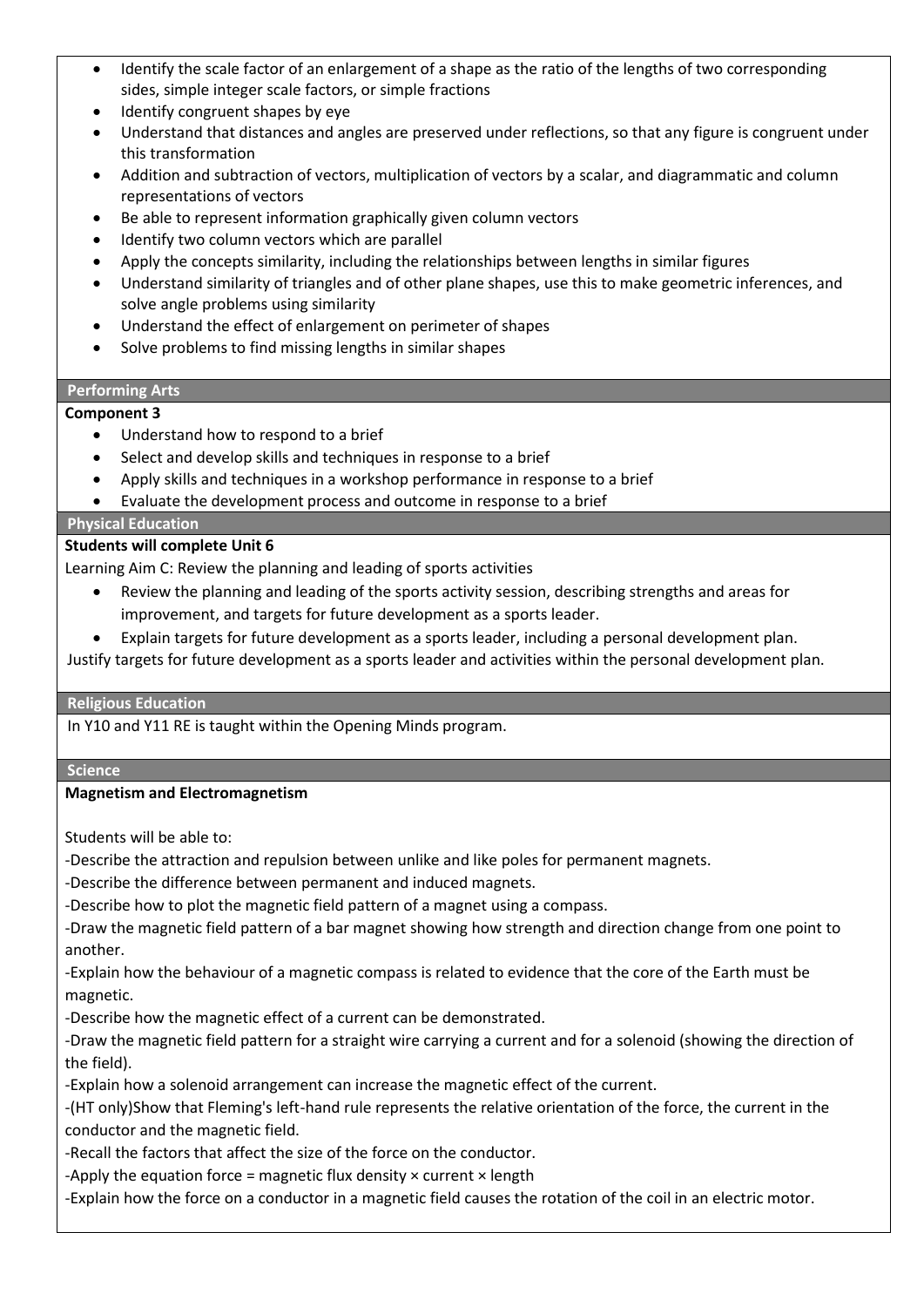### **Using resources**

Students will be able to:

- -State examples of natural products that are supplemented or replaced by agricultural and synthetic products.
- -Distinguish between finite and renewable resources given appropriate information.
- -Extract and interpret information about resources from charts, graphs and tables.
- -Use orders of magnitude to evaluate the significance of data about resources.
- -Distinguish between potable water and pure water.
- -Describe the differences in treatment of ground water and salty water.
- -Give reasons for the steps used to produce potable water.
- -Comment on the relative ease of obtaining potable water from waste, ground and salt water.
- -Evaluate alternative biological methods of metal extraction, given appropriate information.
- -State examples of natural products that are supplemented or replaced by agricultural and synthetic products.
- -Distinguish between finite and renewable resources given appropriate information.
- -Extract and interpret information about resources from charts, graphs and tables.
- -Use orders of magnitude to evaluate the significance of data about resources.
- -Carry out simple comparative LCAs (life cycle assessment) for shopping bags made from plastic and paper.
- -Interpret LCAs of other materials or products, given appropriate information.
- -Evaluate ways of reducing the use of limited resources, given appropriate information.

# **Chemical analysis**

Students will be able to:

- -Use melting point and boiling point data to distinguish pure from impure substances.
- -Identify formulations given appropriate Information.
- -Explain how paper chromatography separates mixtures.
- -Suggest how chromatographic methods can be used for distinguishing pure substances from impure substances.
- -Interpret chromatograms and determine Rf values from chromatograms.
- Required Practical Activity 12
- -Describe the gas tests for hydrogen, chlorine, oxygen and carbon dioxide.

# **Chemistry of the atmosphere**

Students will be able to:

- Interpret evidence and evaluate different theories about the Earth's early atmosphere.
- -Describe the main changes in the atmosphere over time and some of the likely causes of these changes.
- -Describe and explain the formation of deposits of limestone, coal, crude oil and natural gas.
- -Describe the greenhouse effect in terms of the interaction of short and long wavelength radiation with matter.
- -Describe two human activities that increase the amounts of each of the greenhouse gases carbon dioxide and methane.
- -Evaluate the quality of evidence of reports about global climate change given appropriate information and describe uncertainties in the evidence base.
- -Describe briefly four potential effects of global climate change.
- Discuss the scale, risk and environmental implications of global climate change.
- Describe actions to reduce emissions of carbon dioxide and methane and give reasons why actions may be limited.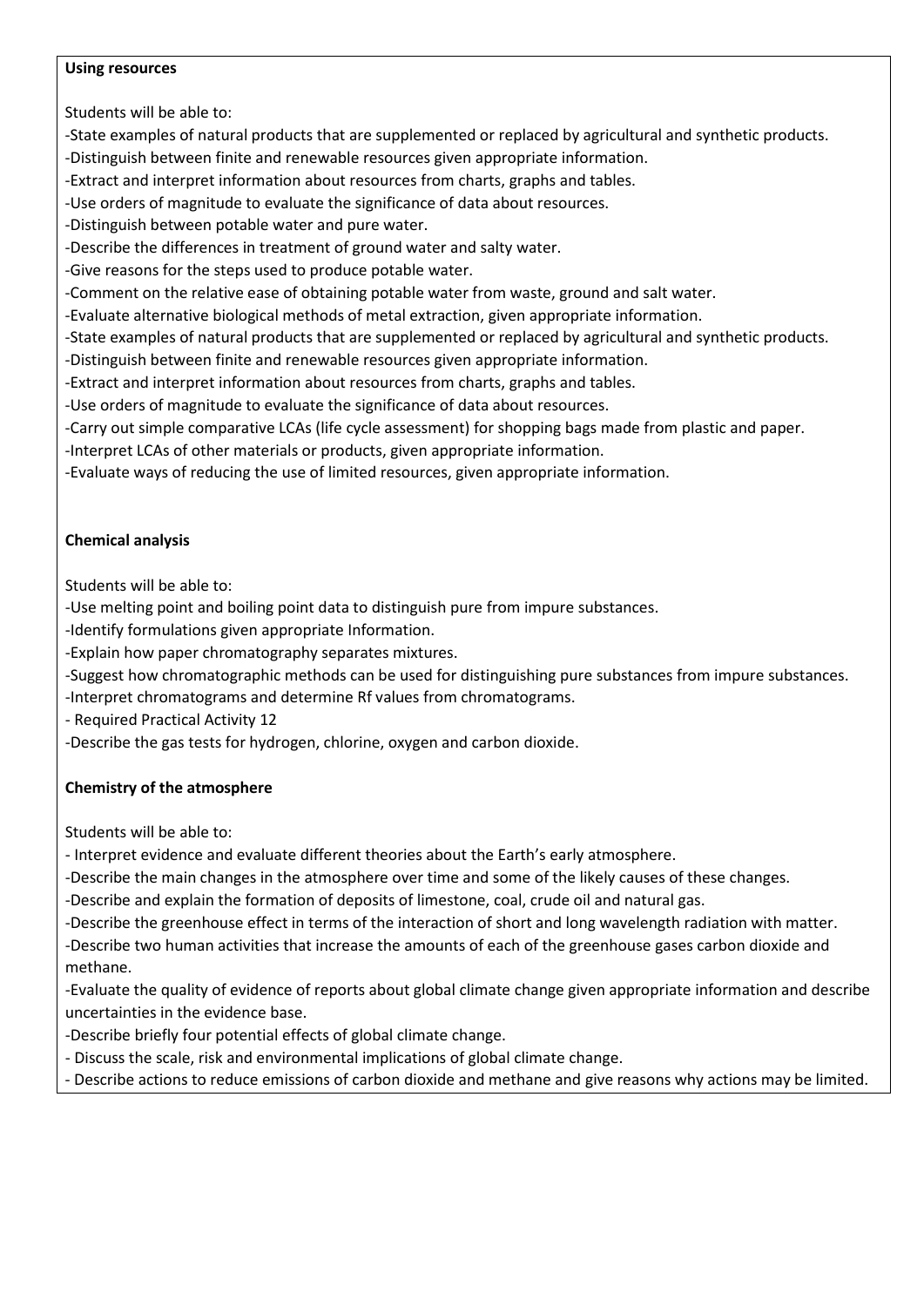### **Year 11 HT4**

### **This term, the following aspects of the curriculum will be covered in your child's class:**

### **Art & Design/Textiles**

Through building a portfolio, students will organise and present they best work so that others, for example teachers, peers, external moderators and outside agencies such as industry professionals, can understand student's creative ideas and acknowledge your technical skills in handling media across different art and design disciplines. Students will develop their skills of selecting and displaying your work to best effect by showcasing your creativity and technical skills. A portfolio is the most immediate way an artist, craftsperson or designer can show prospective clients or other audiences the breadth of their work. Students will need to keep an up-to-date record of your work to demonstrate knowledge and skills. Their portfolio may be paper based and could include research, sketches, final artwork or photographs of artwork. Increasingly, artists and designers are using digital means to show their work, for example they could upload your portfolio to social networking sites, gallery websites or create their own website. The portfolio will help students to progress through your current course to the next level. It will also help you to progress towards an art and design career.

# **Business**

## **GCSE**

Making HR decisions. To include

- Organisational structure
- **Effective recruitment**
- Training and development
- **Motivation**
- •

# **Enterprise and Marketing**

### **Students will study unit R066 – Market and Pitch a Proposal**

This unit carries on from the first controlled assessment unit completed in Y10

## **Task 3 – Be able to pitch a proposal to an audience.**

*Students will:*

- Produce a pitch to 'sell' their product to an audience
- Pitch to peers.
- Self-assess and peer assess pitches
- Modify pitches to reflect assessment
- Pitch to an audience

### **Computing**

### **Producing robust programs**

You should understand:

- defensive design considerations:
	- $\bigcirc$  input sanitisation/validation
	- $\bigcirc$  planning for contingencies
	- $\bigcap$  anticipating misuse
	- $\bigcap$  authentication
- maintainability:
	- ◯ comments
	- ⃝ indentation
- the purpose of testing
- types of testing:
- $\bigcap$  iterative
- $\bigcap$  final/terminal
- how to identify syntax and logic errors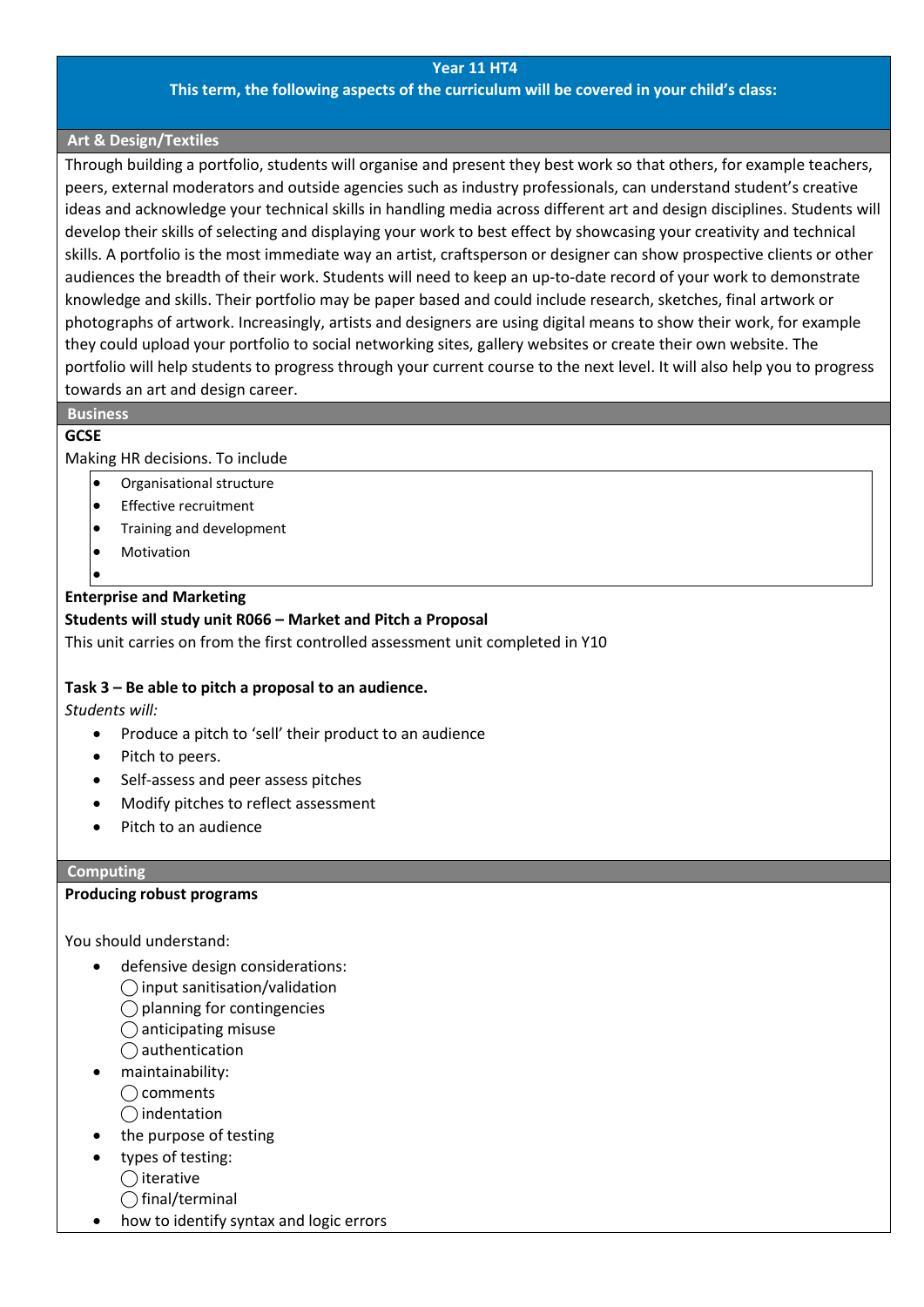selecting and using suitable test data

# **English**

**Language** Students will be able to:

Select relevant evidence from both texts. Offer clear interpretation of relevant implicit information.

Make relevant developed comments on how writers use language/structure to achieve effects.

Make clear and accurate use of subject terminology to support your views.

Compare ideas and perspectives in a clear, relevant and developed way.

Explain clearly how writers' methods are used.

Make relevant references to both texts.

Evaluate clearly the effect(s) on the reader.

Show developed understanding of writer's methods.

Select a range of relevant textual references.

Make a clear and developed response to the focus of the statement.

Consistently match the tone of your writing to the audience.

Use increasingly sophisticated vocabulary for effect as well as a range of successful methods.

Make effective use of a range of clear and connected paragraphs with integrated connectives.

Use punctuation to create a range of sentences that are mostly accurate.

Spell and use grammar correctly, including complex and irregular words.

Use increasingly sophisticated vocabulary.

**Literature** Paper 1 and 2 Revision Students will be able to:

Form a clear response to the tasks across Papers 1 & 2.

Use clear evidence from the texts to support a developed response.

Clearly explain the writer's methods, and support explanations supported with references.

Clearly explain the effects of the writer's methods on the reader.

Clearly explain the ideas/contextual features and make links with the texts.

**Catering & Hospitality**

Students will complete the coursework element of the course which is worth 60% of the course. In AP4 students will learn about using techniques in preparation of commodities, assuring quality of commodities to be used in food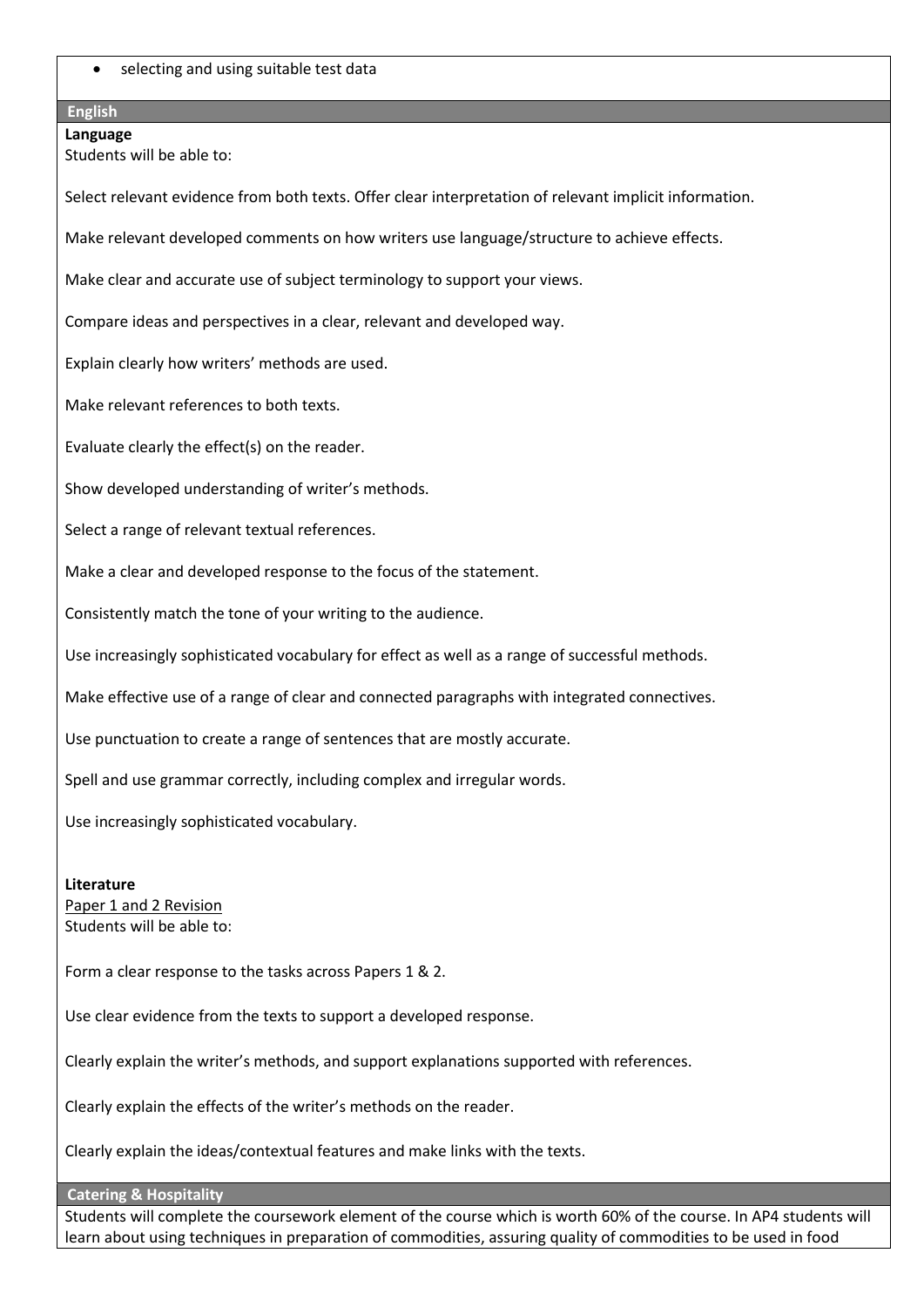preparation, using techniques in cooking of commodities, completing dishes using presentation techniques and using food safety practices.

### **French**

In Half Term 4, we focus on general revision and exam skills to prepare students for their reading, writing, listening, and speaking exams. All topics and concepts from the GCSE syllabus will be covered.

#### **Geography**

Students continue to study Forests under threat

- The structure, functioning and adaptations of the tropical rainforest reflect the equatorial climate
- The taiga shows different characteristics, reflecting the more extreme and highly seasonal climate
- $\bullet$  Tropical rainforests are threatened by deforestation and indirectly by climate change
- The taiga is increasingly threatened by commercial development
- Conservation and sustainable management of tropical rain forests are vital if goods and services are not to be lost for future generations
- The taiga wilderness areas need to be protected from over-exploitation

Students then study Paper 3 Consuming Energy Resources.

- $\bullet$  Energy can be classified in different ways and is not evenly distributed
- $\bullet$  The global demand for oil is increasing and this increases pressure to exploit new areas
- That reducing the reliance of fossil fuels presents major technical challenges
- Attitudes to energy and environmental issues are changing.

Students will then study for the unseen fieldwork element of the course.

#### **History**

Superpower relations and The Cold War 1941-91

The end of The Cold War

- The Soviet invasion of Afghanistan
- Reagan, SDI, 'Star Wars' and 'The Second Cold War
- Gorbachev and the fall of The Berlin Wall

The collapse of The Soviet Union.

**ICT**

## **Component 2 - Collecting, Presenting and Interpreting Data**

Aim: process and interpret data and draw conclusions Assessment: internally assessed assignments

During Component 2 students will:

- explore how data impacts on individuals and organisations
- develop a dashboard using data manipulation tools
- draw conclusions and make recommendations on data intelligence

#### **Maths**

Students will study a programme of revision.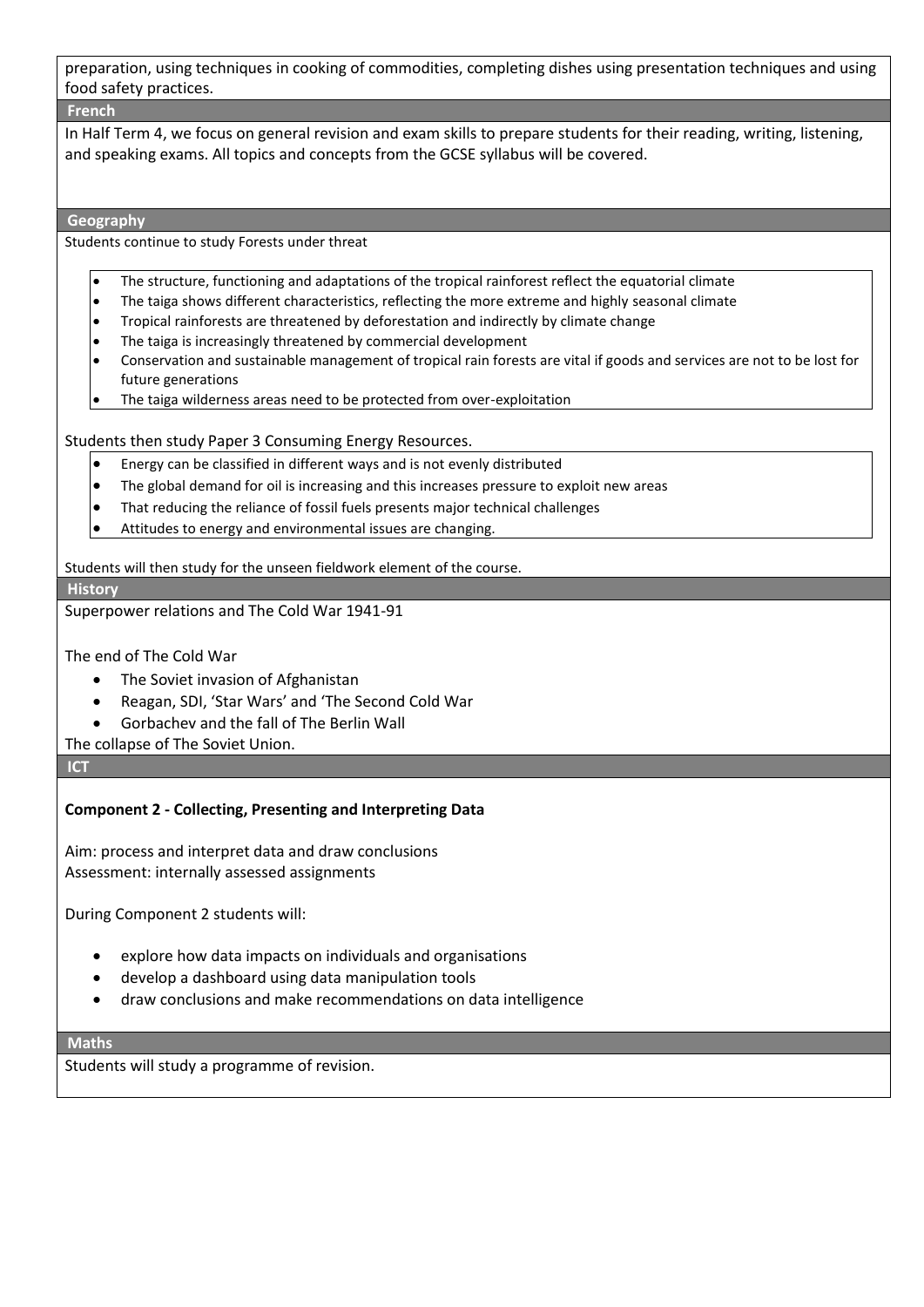#### **Performing Arts**

### **Component 3**

- Understand how to respond to a brief
- Select and develop skills and techniques in response to a brief
- Apply skills and techniques in a workshop performance in response to a brief
- Evaluate the development process and outcome in response to a brief

**Physical Education**

### **Students will complete Unit 3: Applying the Principles of Personal Training**

Learning Aim A: Design a personal fitness training programme

Learning Aim B: Know about the musculoskeletal system and cardiorespiratory system and the effects on the body during fitness training.

Learning Aim C: Implement a self-designed personal fitness training programme to achieve own goals and objectives. Learning Aim D: Review a personal fitness training programme.

### **Religious Education**

In Y10 and Y11 RE is taught within the Opening Minds program.

### **Science**

### **Biology revision**

Revision covering the following key ideas that have been taught in Years 9, 10 and 11:

- Cell biology
- Organisation
- -Infection and response
- -Bioenergetics
- -Homeostasis and response
- Inheritance, variation and evolution
- -Ecology

## **Chemistry revision**

Revision covering the following key ideas that have been taught in Years 9, 10 and 11:

- Atomic structure and the periodic table
- Bonding, structure and the properties of matter
- Quantitative chemistry
- Chemical Changes
- Energy changes
- The rate and extent of chemical change
- Chemistry of the atmosphere
- Using resources

## **Physics revision**

Revision covering the following key ideas that have been taught in Years 9, 10 and 11:

- Energy
- Electricity
- Particle model of matter
- Atomic structure
- Forces
- Waves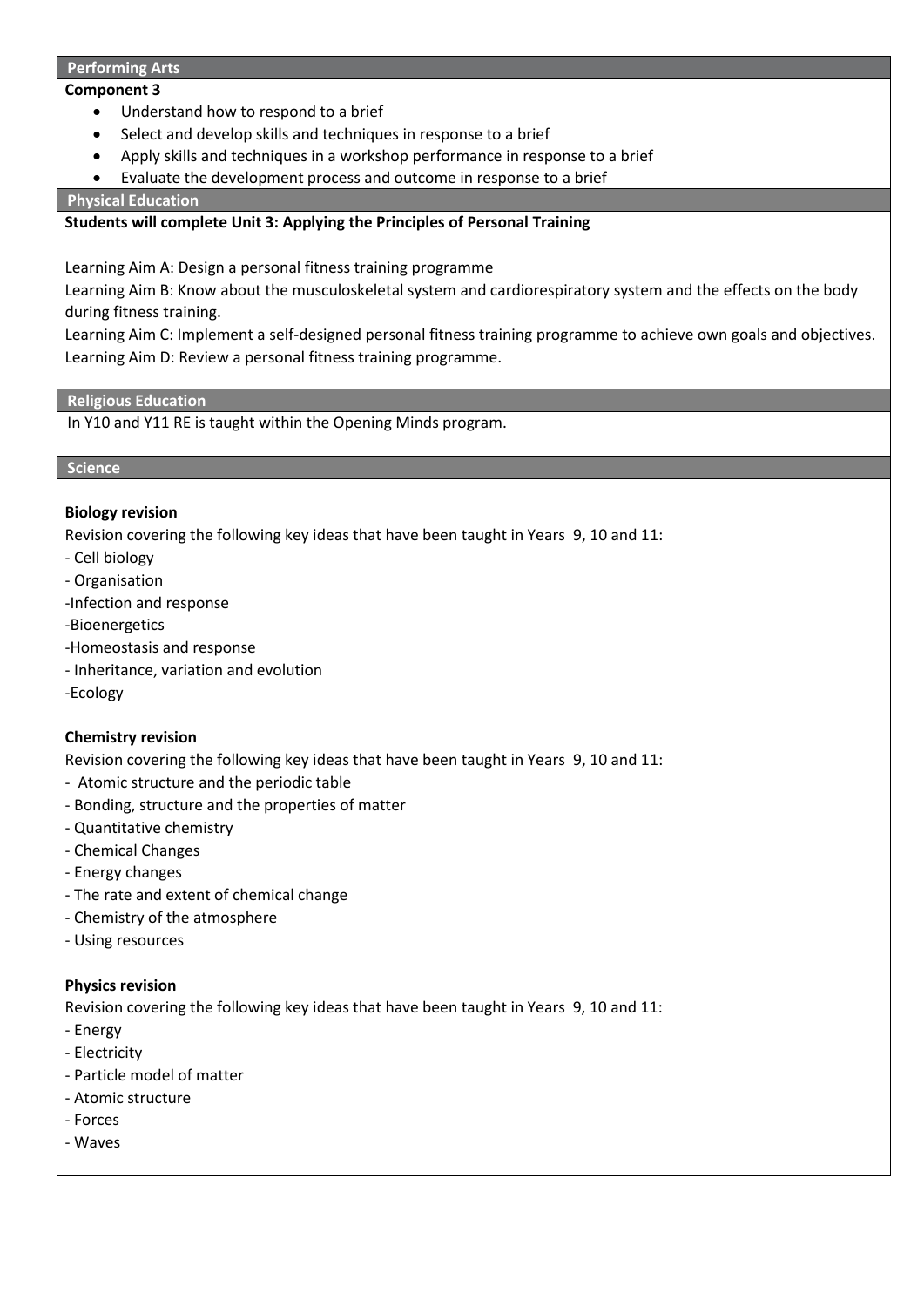#### **Year 11 HT5**

### **This term, the following aspects of the curriculum will be covered in your child's class:**

#### **Art & Design**

Through building a portfolio, students will organise and present they best work so that others, for example teachers, peers, external moderators and outside agencies such as industry professionals, can understand student's creative ideas and acknowledge your technical skills in handling media across different art and design disciplines. Students will develop their skills of selecting and displaying your work to best effect by showcasing your creativity and technical skills. A portfolio is the most immediate way an artist, craftsperson or designer can show prospective clients or other audiences the breadth of their work. Students will need to keep an up-to-date record of your work to demonstrate knowledge and skills. Their portfolio may be paper based and could include research, sketches, final artwork or photographs of artwork. Increasingly, artists and designers are using digital means to show their work, for example they could upload your portfolio to social networking sites, gallery websites or create their own website. The portfolio will help students to progress through your current course to the next level. It will also help you to progress towards an art and design career.

#### **Business**

#### **GCSE**

### Revision and exam preparation

### **Students will study unit R066 – Market and Pitch a Proposal**

This unit carries on from the first controlled assessment unit completed in Y10 and completes the business proposal

*Students will:*

- Produce a reflection of their pitching skills
- Review their product.
- Any students resitting the exam will then have time to revise for their resit.

#### **Computing**

#### **Systems software**

You should understand:

- the purpose and functionality of systems software
- operating systems:
	- $\bigcirc$  user interface
	- $\bigcirc$  memory
- management/ multitasking
	- ◯ peripheral management and drivers
	- $\bigcap$  user management
	- $\bigcap$  file management
- utility system software:
	- $\bigcirc$  encryption software
	- $\bigcirc$  defragmentation
	- ⃝ data compression
	- $\bigcap$  the role and methods of backup: Full/ Incremental

#### **English**

Students will study a programme of revision.

### **Catering & Hospitality**

Students will complete the coursework element of the course which is worth 60% of the course. In AP5 students will learn about using techniques in preparation of commodities, assuring quality of commodities to be used in food preparation, using techniques in cooking of commodities, completing dishes using presentation techniques and using food safety practices.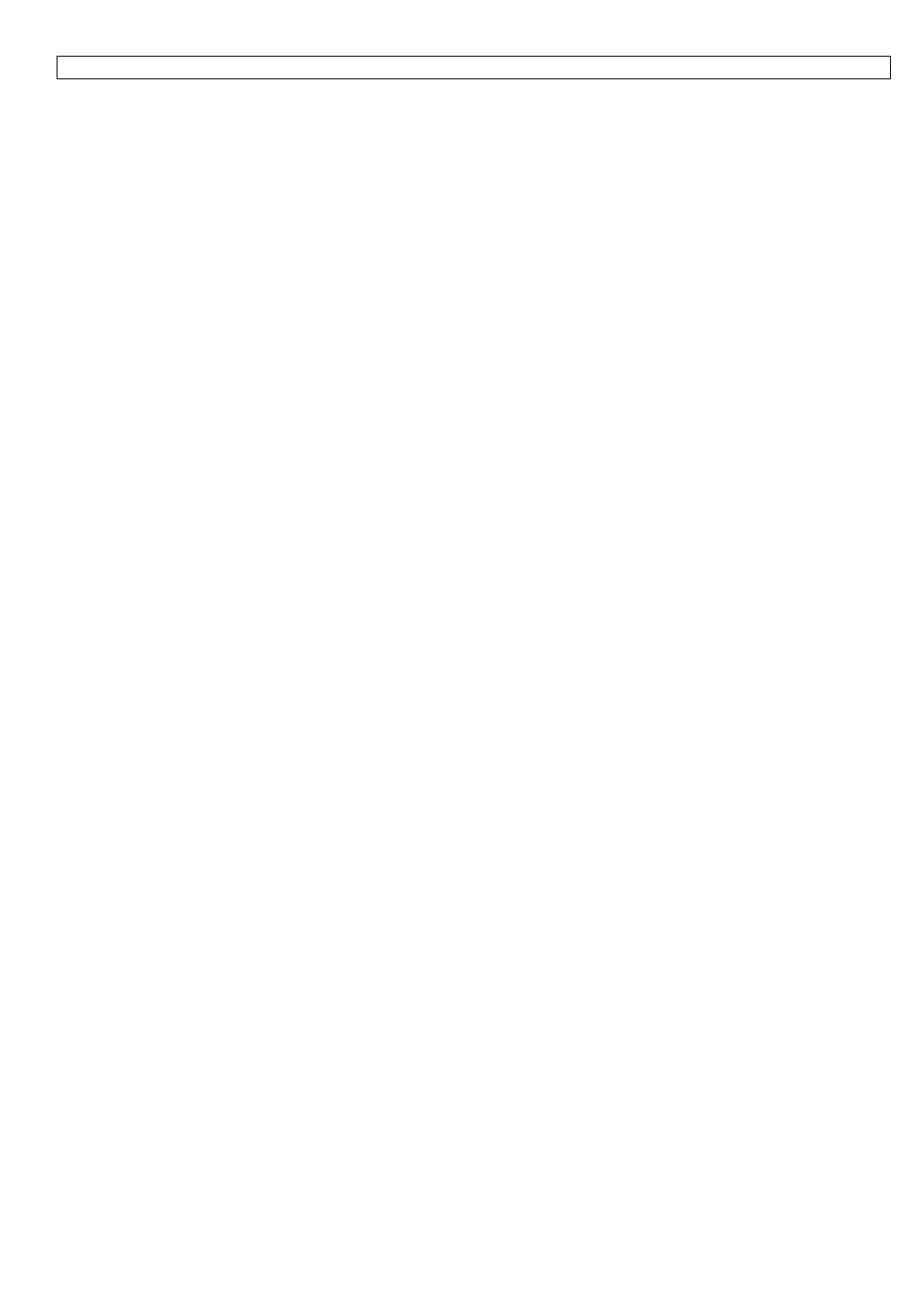#### **French**

In Half Term 5, we focus on general revision and exam skills to prepare students for their reading, writing, listening, and speaking exams. All topics and concepts from the GCSE syllabus will be covered.

#### **Geography**

Revision of all key content and dedicated improvement time.

#### **History**

Revision of all key content.

#### **ICT**

Review of Component 1 and Component 2

Students will spend this time review all the content which was collated for both component 1 and component 2.

Each piece of coursework will be reviewed by students to ensure that no assignment objects have been missed out and that all the ones which are completed have been completed to a distinction grade.

#### **Maths**

Students will study a programme of revision.

#### **Performing Arts**

- Understand how to respond to a brief
- Select and develop skills and techniques in response to a brief
- Apply skills and techniques in a workshop performance in response to a brief
- Evaluate the development process and outcome in response to a brief

### **Physical Education**

### **Students will complete Unit 3: Applying the Principles of Personal Training**

Learning Aim A: Design a personal fitness training programme

Learning Aim B: Know about the musculoskeletal system and cardiorespiratory system and the effects on the body during fitness training.

Learning Aim C: Implement a self-designed personal fitness training programme to achieve own goals and objectives. Learning Aim D: Review a personal fitness training programme.

## **Religious Education**

In Y10 and Y11 RE is taught within the Opening Minds program.

### **Science**

### **Biology revision**

Revision covering the following key ideas that have been taught in Years 9, 10 and 11:

- Cell biology
- Organisation
- -Infection and response
- -Bioenergetics
- -Homeostasis and response
- Inheritance, variation and evolution
- -Ecology

### **Chemistry revision**

Revision covering the following key ideas that have been taught in Years 9, 10 and 11:

- Atomic structure and the periodic table